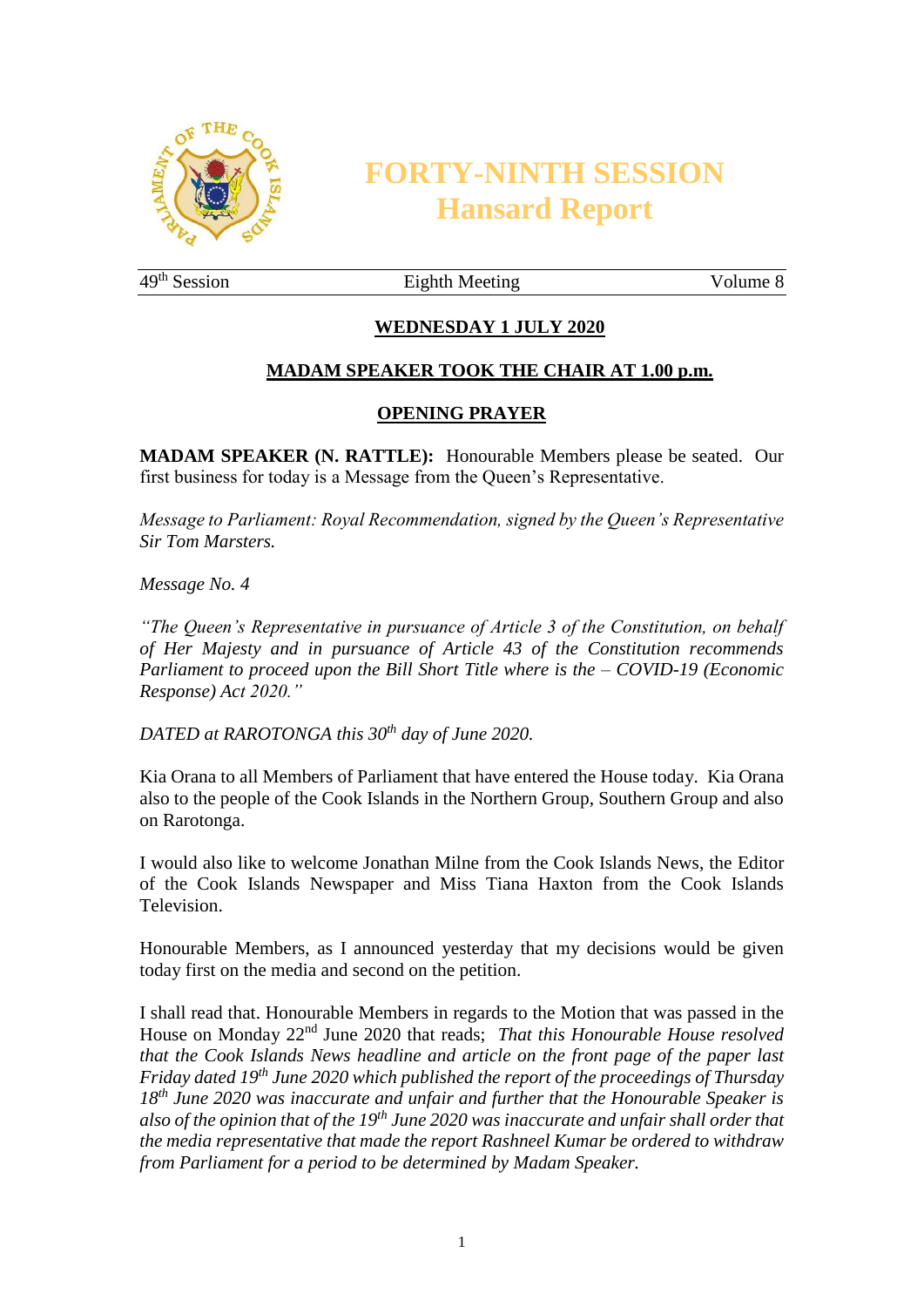I have scrutinised all relevant information available on the matter. I have a number of concerns with the article and sought a response from the Cook Islands News about the use of certain words. At the end of the day, there are two issues with the article that are of concern to me. The first is the headline – MPs seek allowance top ups. The Cook Islands News has said that the headline is accurate. There were two MPs that questioned the spousal allowance, so they were entitled to use the words MPs. They also advised that top up is what it is, a top up to the salary that one has.

Whilst I accept that on one reading the Cook Islands News is correct, there is a second meaning to the headline that is available and that is MPs are seeking more allowances than what are otherwise permitted. It is the second meaning that is the meaning most likely to be taken from the public reading it and it is because of that, that I find that headline is unfair.

The accuracy relied on by the Cook Islands News is technical in nature and not one of substance. The paper needs to take more care with its headline and not word play with the English language to create dual meanings.

The other aspect of the article that concerns me is the use of the word demands in the first paragraph of the article. I find that use of the word demands is both inaccurate and unfair. The Cook Islands News has accepted that in hindsight the word conveys more forcefulness than what was otherwise there and they have apologised to me for the use of that word. Whilst they have apologised to me, I note that they have not seen it fit to apologise to the public and have continued to print articles that do not acknowledge any fault.

The second paragraph onwards of the article is an accurate report of the proceedings before this House and someone reading this article in its entirety would know what was the situation before the House and would have read the headline and the use of the word demands as likely attempt by the paper to sensationalise a story. They would have known that there were two Opposition MPs seeking to clarify the situation in respect of spousal allowances.

However, we know that people do not read an article in its entirety. I read with interest an article published by the Editor of the Cook Islands News referencing the support of the paper had received from PINA – Pacific Islands News Association. Of particular interest the article sighted by Polynesia Co-Chair Monica Miller saying it was also a wakeup call for multi-media Pacific Journalists to take care in writing headlines.

For the many who get their news scrolling on a phone screen the inference from the headlines maybe all that matters as they comment, like and share.

The Cook Islands News has advised that both the headline and the use of the word demand were editorial decisions and words used by the Editor that they were not the words of the Journalist in question.

It would seem that the Journalist was responsible for writing the second paragraph onwards which I note is accurate and it was the Editor that was responsible for the offending parts of the article.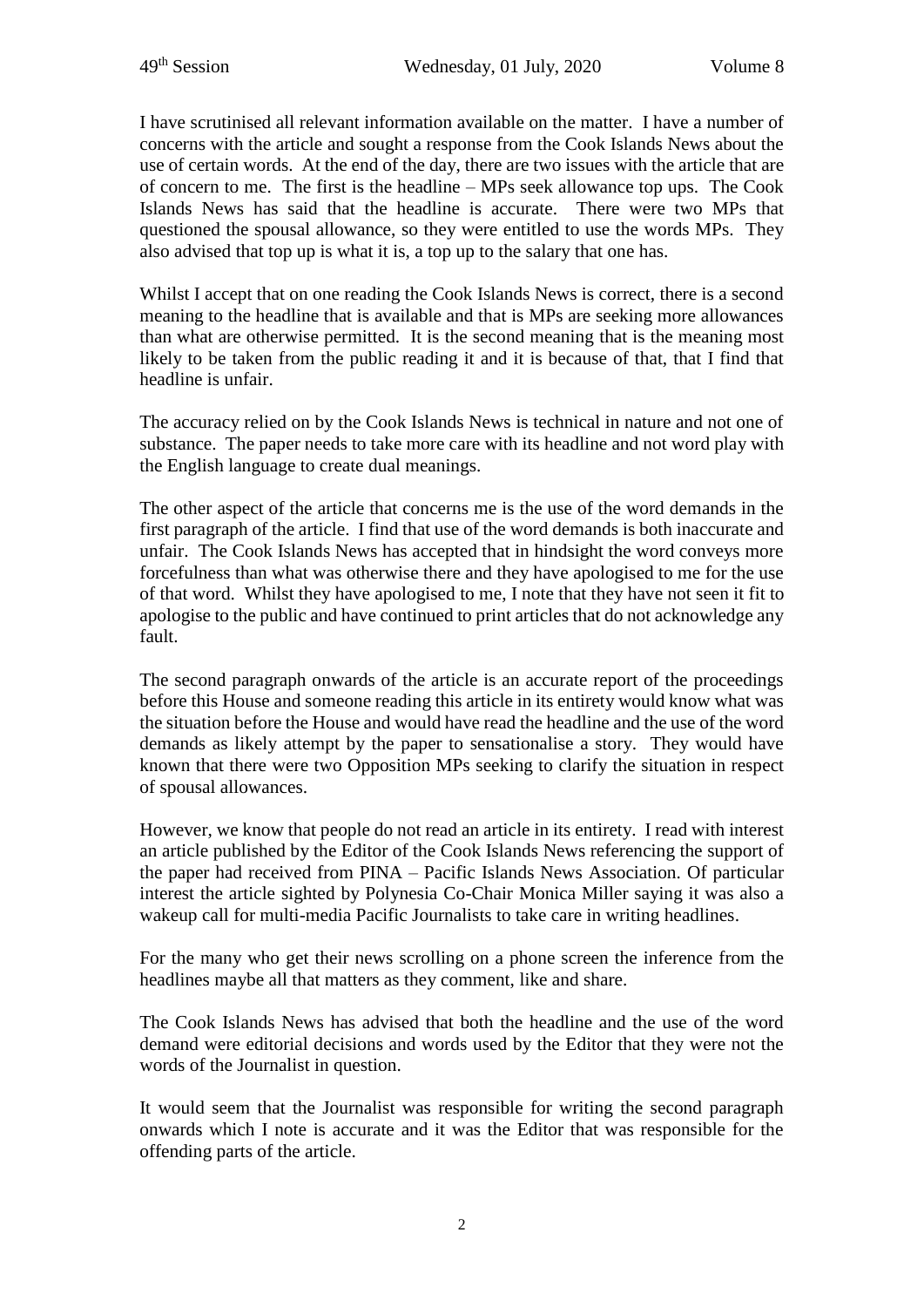What then should I do? It seems unfair to punish a Journalist for actions of their Editor. My power in Parliament is only directed towards the Journalist not the Newspaper as a whole. There is nothing to stop the paper from sending another Journalist down to report on the proceedings of the House. That Journalist will be under the same Editorial revisions as this current Journalist.

I have come to the view that on this occasion, I am not going to order the Journalist to withdraw from Parliament. However, if it happens again I will not draw any distinction between the Journalist and the Editor when it comes to the publication of an article. It will be treated as if it was the Journalist and that Journalist will be ordered to withdraw from Parliament.

I am going to, however refer this article to the Media Council along with a copy of the response received from the Cook Islands News and this decision that I give to you today.

While the Honourable Minister Mark Brown has said the Media Council is idle, I have been informed they do exist and hope that this complaint will mean that they no longer remain idle. And for your information, all of this information is compiled and they will be delivered to each of the Members of this Council when we finish this delivery.

Thank you and before I present my second decision, I welcome one of the Petitioners into the Public Gallery, Miss Justine Flanagan and this will be my decision on the advice given to me on the Anti Chemical Treatment of the water supply of Rarotonga Petition.

Having received the advice about the operation of the applicable Standing Orders of the Petition process, a Petition that is in order will be referred to a Select Committee whether or not it has been read under Standing Order 81.

As Speaker, I am ruling the Petition out of order as the first Prayer of Relief is outside the power of Parliament. The first Prayer of Relief is for Parliament to cease immediately any action to use chemicals to treat the water supply of Rarotonga.

This is asking Parliament to issue an injunction. This is not within the power of Parliament. Accordingly, the Petition will not be received by Parliament and will not be referred to the Select Committee. Thank you very much Honourable Members for your time.

We will now go to our Question Time for half an hour and I see the Honourable William Heather.

**MR W. HEATHER:** Madam Speaker, greetings to you today and to all the Members of this House. To the Prime Minister, Deputy Prime Minister, Ministers of the Crown, to the Members of Parliament on the Government side and also to our Leader of the Opposition and all my colleagues, I say greetings to you all.

I would like to ask my question to the Associate Minister of Agriculture, Honourable Patrick Arioka. A couple of months ago, the Nono Factory burned down and my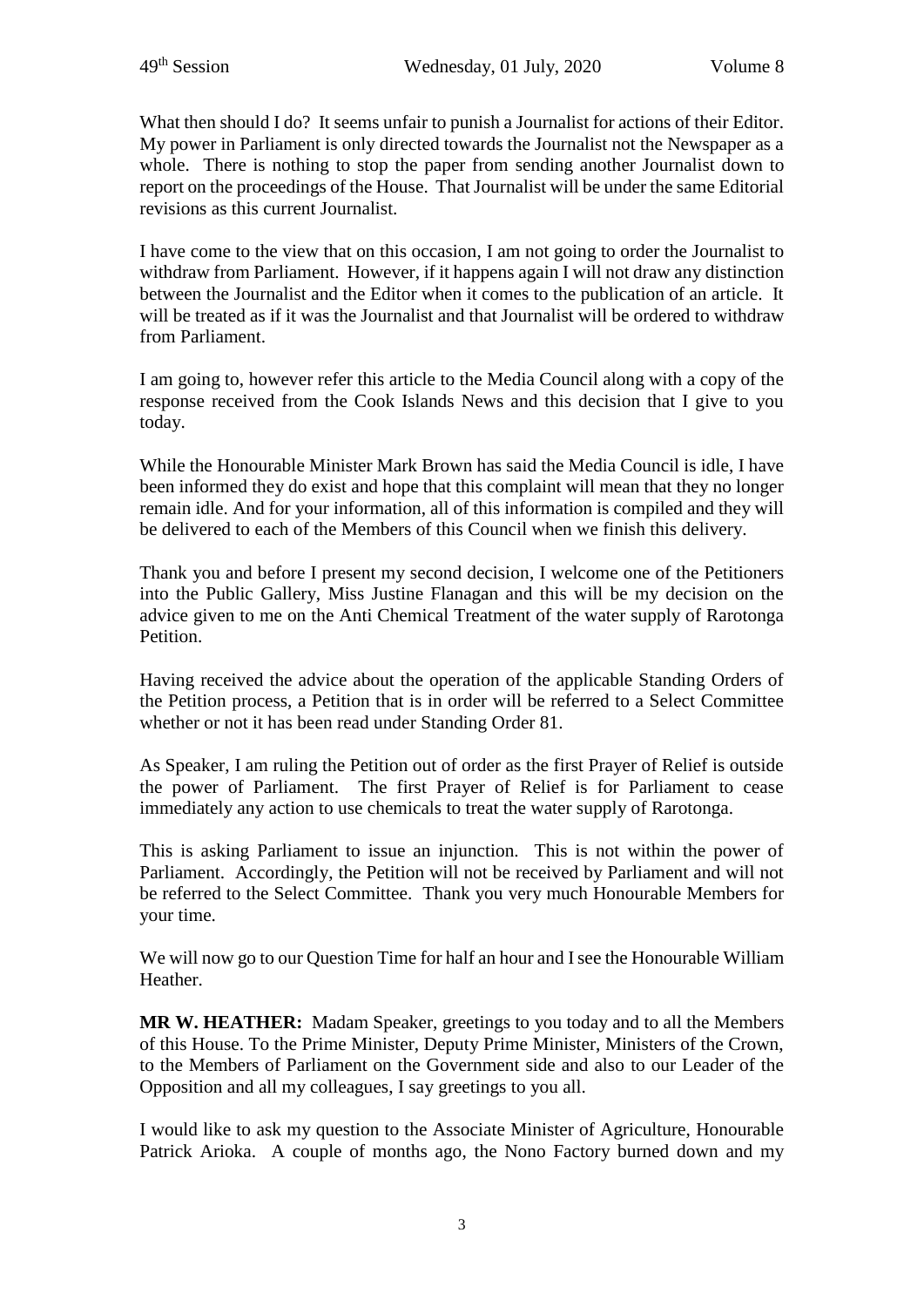question is what is happening to the Nono growers at this time and whether Government has any plans?

Madam Speaker, a nono grower rang me yesterday and talked to me about the nono industry and further I asked the question about vanilla production in the House the other day and he was happy with the question that I asked the Associate Minister so he asked me what about the nono, what am I going to store the nono juice in? Today all my barrels are full of juice and I do not have any other containers to store the nono juice. So can the Associate Minister please tell us if there are any way we can help these growers. Maybe the funds that will be used to purchase the tractor for the Matavera Growers can be used to help the nono growers.

**MADAM SPEAKER:** Thank you, and I see the Honourable Member Patrick Arioka.

**MR P. ARIOKA:** Thank you, Madam Speaker. Greetings to all of us this afternoon. To the Government side, greetings to you all and to the Leader of the Opposition and your Members, greetings to you all. Greetings to our people listening over the radio to our debate and a special one to all our growers wanting to hear our response to the questions.

Madam Speaker, I thank the Member of Parliament who posed this question because this problem needs some very quick assistance from Government. From the day the Nono Factory burned down the Government gave some assistance but they said there is no problem. It was said that this building will be rebuild so the Nono industry can start again.

We were happy with that information because we can see that this industry is moving forward. A few months ago we received information that this building has not been rebuilt and were also told that insurance has been paid out but the work on the building has not been done.

We met with the Nono Growers to find out what really are problems they are encountering today. There are lots of problems and we must ensure how we can find ways and means to address these problems.

Firstly, the operation of this factory and we found that our growers are not under this administration and it is the owner of the company that does the management and the administration.

Secondly, they have no record or report to confirm us that what they have promised to do, they will carry. We didn't stop there, we continued to find ways how we can support our planters.

Today, the Government and all the organisations who support this programme is looking into how we can work ahead. The Honourable Member mentioned that the barrels are full and there are not enough barrels to store the nono. Therefore, we want to further look into this issue and we will meet with the nono growers to find ways how Government can assist this area.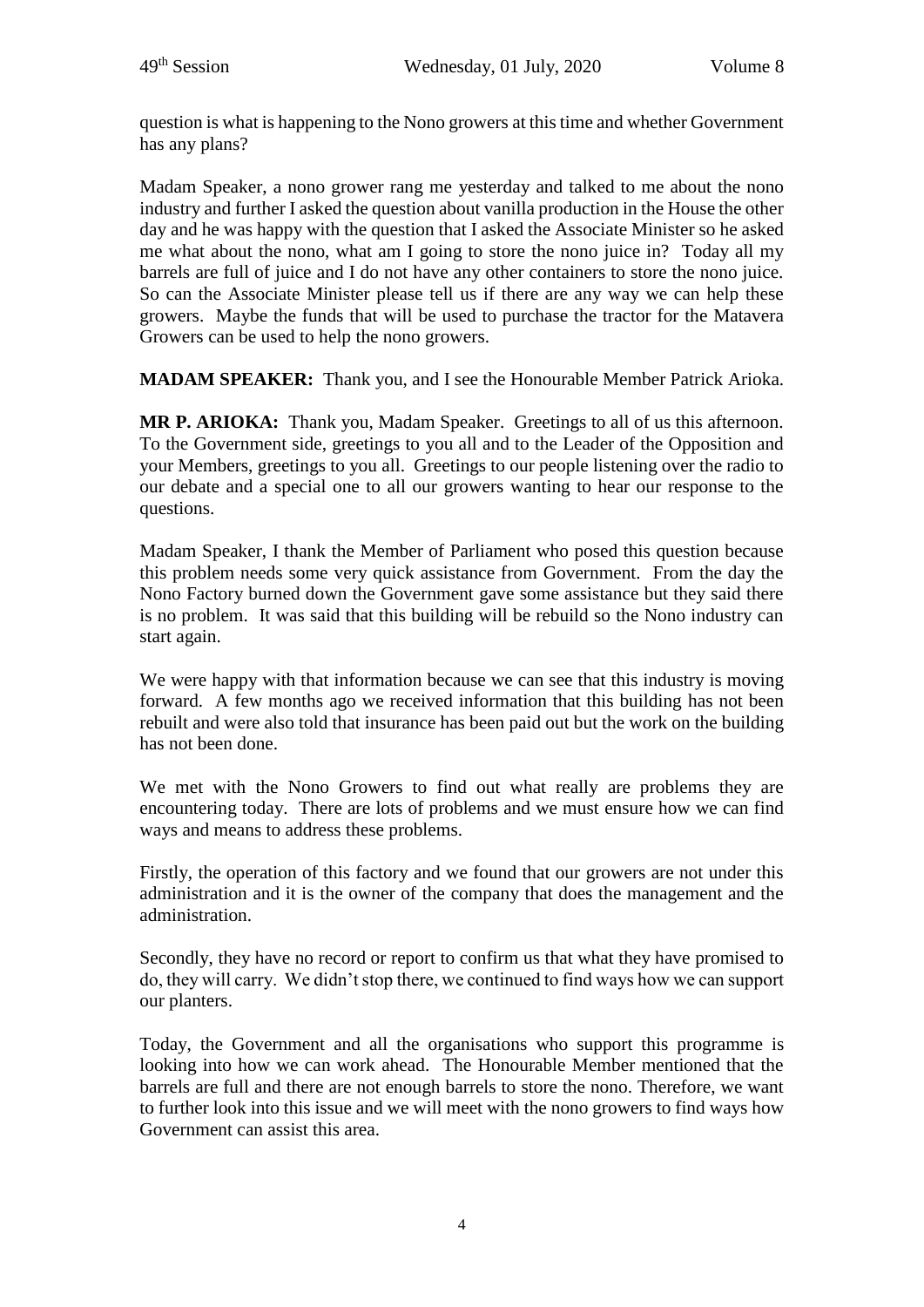However, I have seen some hard working growers using water tanks to store their nono juice. That's the response that I can give about the nono and our involvement with the Ministry. Thank you.

**MADAM SPEAKER:** Thank you. I see the Honourable Vaitoti Tupa.

**MR V. TUPA:** Thank you Madam Speaker. My question is also a request and this is going to the Minister for the Ministry of Culture.

I want to tell this House and the Minister Responsible Madam Speaker that on our way to Parliament, myself and the Member of Parliament for Ngatangiia turned in to the Ministry of Culture. My colleague here is my witness so that I am not quoted incorrectly in the newspaper.

When we went to visit the Ministry of Culture, we discovered that renovation work is being carried out. The Secretary for the Ministry of Culture also confirmed this with me. When we were looking around, I rang the Secretary for Culture to ask him what was happening. He told me they were doing some renovation work and looking at replacing the iron roofing. He also told me that some of the iron roofing has rusted and some are still good.

So the question to you Mr Minister is, these iron roofing that will be removed, because I am looking if there are areas that can be assisted, what are you going to do with these iron roofing. The Secretary for the Ministry of Culture told me they will do something after Constitution Celebrations. This is my question to you Mr Minister. Thank you.

**MADAM SPEAKER:** I see the Honourable Minister, George Angene.

**HON. G. ANGENE:** Thank you Madam Speaker and thank you Honourable Member for Ngatangiia for that beautiful question. That's the type of question that we should ask in this Honourable House.

The question is, what I am going to do with these iron roofing that will be removed. Most of these iron roofing are still good but let us look at the Outer Islands because I want to provide assistance to those of our people who needs assistance. We have Moses and all the prophets, meaning this is where we manufacture iron roofing which is supplied by two main companies, I decided to look at the outer islands especially the northern group islands. Maybe the Members of Parliament from the Northern Group can find out whether they will need some of these roofing iron to help our people who needs to improve their iron roofing on their houses.

We should also consider the people in the Southern Groups. We also have people there who will want these roofing iron but it must not go to those unoccupied houses but to those homes with people living in them. I believe a lot of these iron roofing will be removed.

Coming back to Rarotonga, we have two more buildings that we need to remove its iron roofing, maybe we can share those to people here who are in need of them.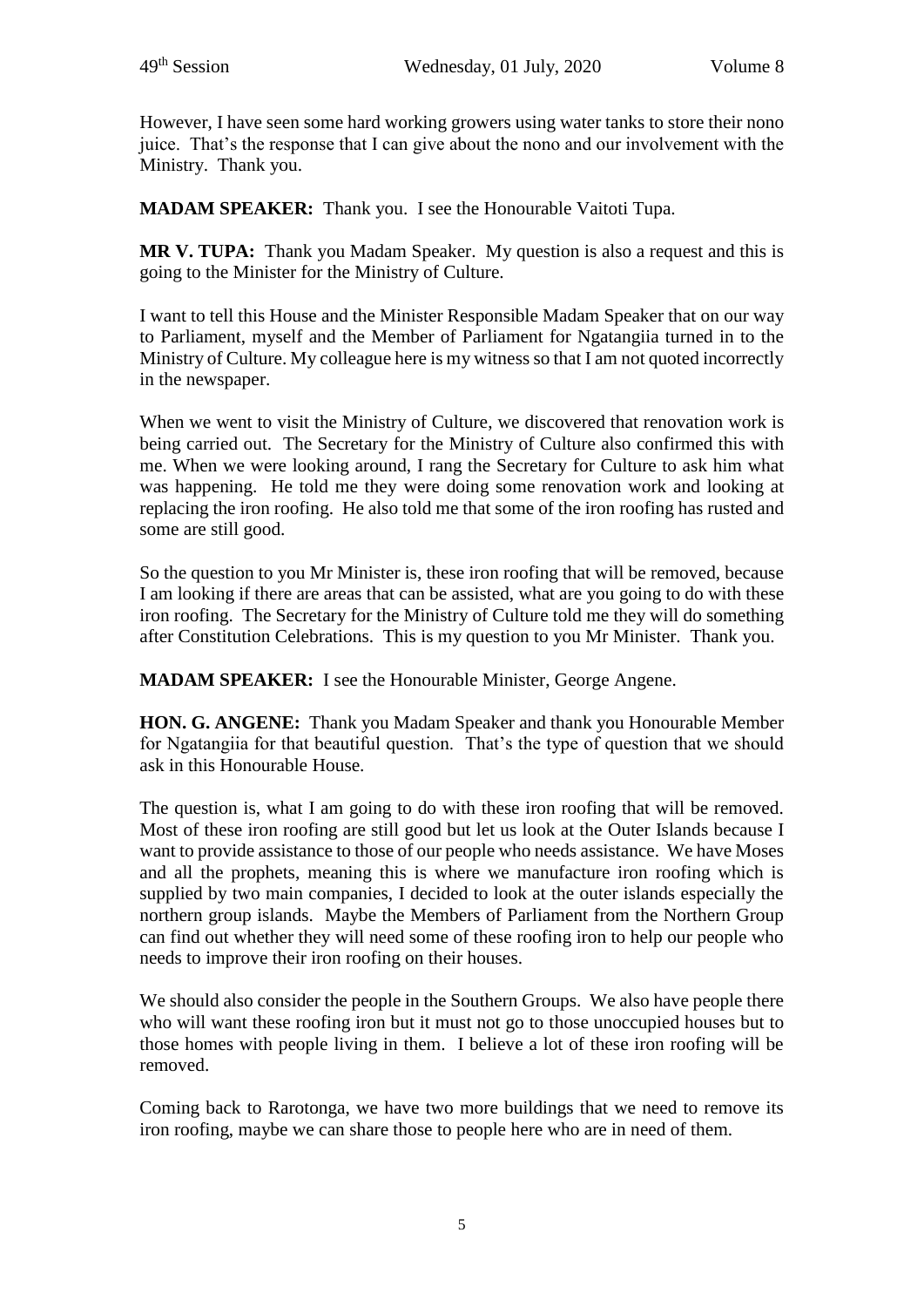That's the answer to your question Honourable Member. There are also other dwellings such as cooking shelters for churches that these iron roofing can be given to help them. However, I don't want to give these iron roofing only to discover that you have used them to fence your pigs. It is my wish that these iron roofing can be used properly for the need of our people. Thank you.

**MADAM SPEAKER:** I see the Honourable Vaitoti Tupa. You have the Floor.

**MR V. TUPA:** I have a supplementary question Madam Speaker.

You explained Honourable Minister about your plans for these iron roofing so maybe our church can also make a request to you. During past years, Papa Iotia used to do this type of work for us but now he is not well. I have now taken over the responsibilities from Papa Iotia, so my question to you is, should I come to you to make our request for the iron roofing or do I go and see the Secretary of the Ministry of Culture.

**MADAM SPEAKER:** Thank you. I see the Minister of Culture.

**HON. G. ANGENE:** Thank you for the question Honourable Member for Matavera, Toti Tupa. Do you want some iron roofing for the cooking house? There are three of you Members of Parliament from Takitumu, and starting from you, the three of you get together and make a collection, one for this year and next year, you collect again for the other person. Then for the following year, you do the same for the next electorate.

To answer your question as to whom you should see, because I am the Minister of the Ministry of Culture, the Secretary will still come to me. However, this contract is under the management of CIIC so this is a good time for you to come and see me so I can negotiate with our Prime Minister who is the Minister for CIIC. Thank you.

**MADAM SPEAKER:** Thank you. I see the Honourable Terepai Maoate.

**MR T. MAOATE:** Thank you Madam Speaker. Kia Orana to all of us in this afternoon.

My question is to the Minister of Telecommunication. As we have spent quite a bit of money on the Matua, I would like to ask the Minister to give an update of where we are.

This morning we tried to connect to the internet and we struggled to get on. I am aware that the Outer Islands are still having those issues. Can the Minister please update us about the Manatua project?

**MADAM SPEAKER:** Thank you. I see the Honourable Minister Mark Brown.

**HON. M. BROWN:** Thank you Madam Speaker and thank you to the Honourable Member for the query. A very good one too because I am happy to advise the House before the public release of the Media Statement that the Manatua Cable is on track to be commissioned on the 8<sup>th</sup> July, providing certain criteria is met of course.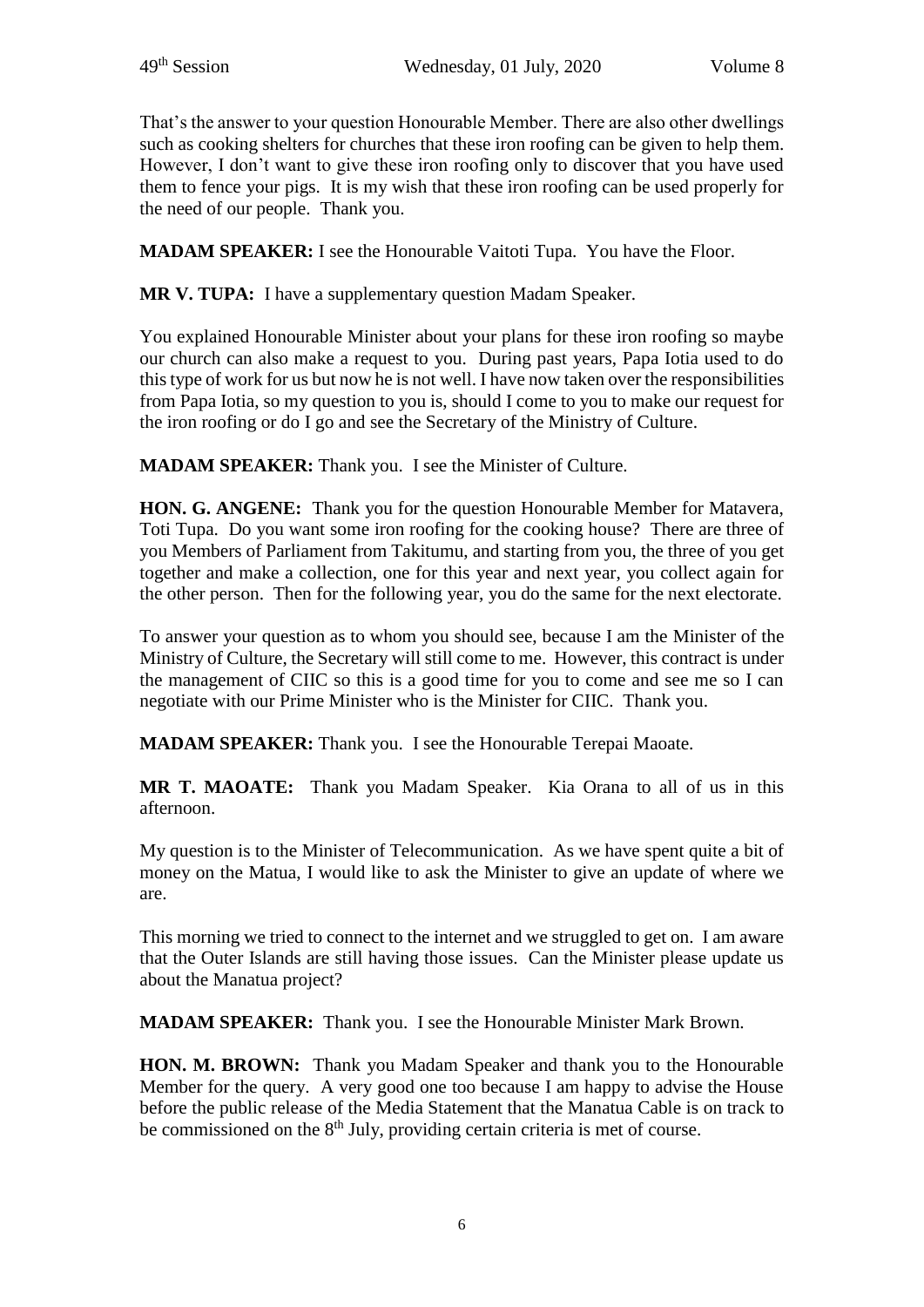But this commissioning of the cable is basically the Manatua Cable between our four countries being completed by the contractor and handed to the consortium. And of course then it will be up to each consortium member through their own company to then provide the service or sell the wholesale service on the cable to potential clients. And of course in our context Avaroa Cables Limited is the owner of our shareholding in Manatua Cable, that is our cable company.

And I know that Avaroa Cables Limited is in discussions and negotiations with the first client which will be Vodafone and those discussions are happening underway. And I am not in a position yet to confirm when that agreement will be reached but I am sure that as soon as it is done I will be advised and in the next one to know will be yourselves. But one thing I do know Madam Speaker is that the company has been doing some test on the cable and the initial is showing that it is performing flawlessly. So I am hopeful that we will have some good news to announce in the coming weeks. Thank you Madam Speaker.

**MADAM SPEAKER:** Thank you Minister and I see the Honourable Tina Browne and you have the Floor.

**HON. T. PUPUKE BROWNE:** Thank you Madam Speaker. Kia Orana to all of us Honourable Members in the House today. Kia Orana to all our people watching Parliament on the livestream and listening on our radio.

I really wanted to direct my question to the Honourable Minister George Angene but he has gone outside maybe when he hears this he will rush back into the House. But in the meantime I want to ask the Prime Minister whether he received a response regarding the incorrect statement in the Cook Islands News. To give the Prime Minister sometime for his response and now that the Minister George Angene is back in the House, I will ask my question to him.

I want to inform the House, since I first became a Member in this House I have always been amazed at the knowledge of the Minister on the Bible. It is always easy and quick for him to provide chapters and verses from the Bible with the meaning. However, yesterday in my hearing it was out of tune the Bible verse he provided. I went and researched in our Hansard report to make sure I heard right as to the Bible verse that was provided.

In our deliberations on the Seabed Minerals Bill the Minister advised us that we should accept all these benefits because this is right for our people. I quote the Hansard; "the word of God says, concerning the blessings that we are receiving we should do the right thing for our people. Maybe you will ask me where to find this verse, the answer is in John 5 verse 39."

When I looked in my Bible for this verse this is what I found; "Search the scriptures; for in them ye think ye have eternal life: and they are they which testify of me." I found it difficult to connect this verse to the Minister speech yesterday.

Secondly, "we will ask what did Judas say, let me feel if this is Jesus. Judas became aware that this is Jesus."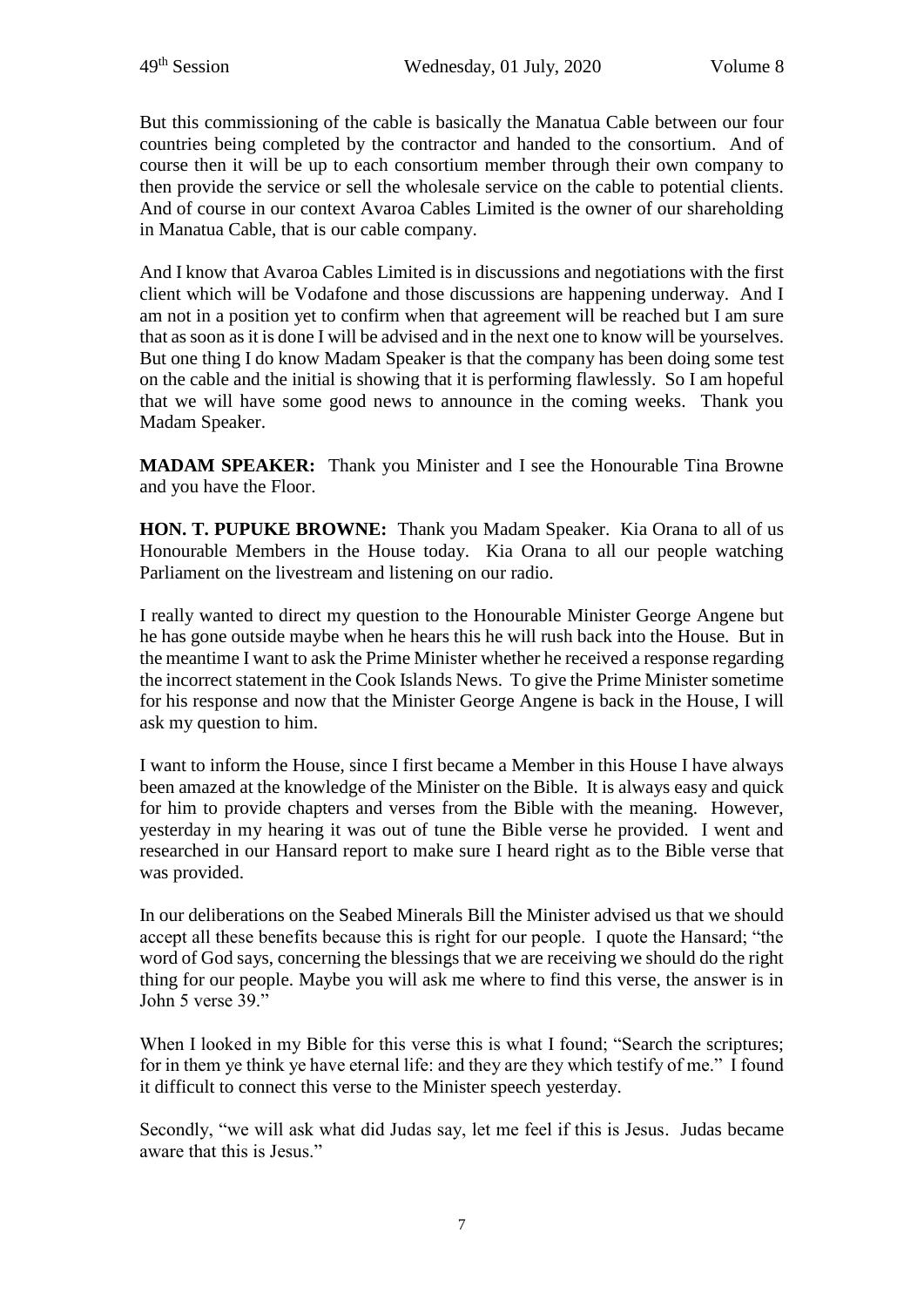**MADAM SPEAKER:** Honourable Member excuse me. Could you just look at Standing Order 92 please? We are to ask questions to a Minister or a person in relation to what they are responsible for regarding official connected or administrative as the questions on. It seems to me that you are talking about something personal, biblical is that correct? Is there a connection to his official responsibilities?

**HON. T. PUPUKE BROWNE:** I think so Madam Speaker and let me explain. Two things, it is about being accurate in Parliament. Secondly, we have all agreed in this House which is quite good that almost every Member of Parliament when they speak, they quote a verse and they back it up from the Bible.

My point is simply this, if you are going to quote a Bible verse then be accurate about it that is all. And I think 92 should assist me because it is all about all of us being accurate when we are quoting verses in the Bible. Just on that last phrase that I was talking about, it was actually not Judas it was Thomas. Thank you.

**MADAM SPEAKER:** Thank you and I see the Honourable Minister George Angene and you have the Floor.

**HON. G. ANGENE:** Thank you Madam Speaker and the Leader of the Opposition for your point on the Word of God. I passed your Opposition Parliament room one day while you were having prayer and you were on your mobile phone with no respect for God.

The meaning of the verse I quoted for the sake of our people listening in and found in John 5 verse 39. I said before whoever sees something good and don't take it then it becomes a sin. And the meaning why I quoted John 5 verse 39 it means you should look for it instead of me telling you what it is.

**MADAM SPEAKER:** Thank you very much. Yes, we need to be asking questions that relate to the responsibilities, not your personal responsibilities but your administrative work responsibilities. I take your point that you think something was, Honourable Tina Browne you think something was quoted incorrectly and you are wanting it corrected. Just look all of you, just look at your Standing Orders on questioning that starts at 92.

That finishes our Question Time. We will now go to Presentation of Bills and that is on COVID-19 Economic Response Bill and I call on the Minister Mark Brown.

## **PRESENTATION OF BILLS**

**ACTING CLERK AT THE TABLE (J. DANIEL):** Long Title Reads: COVID-19 Economic Response Bill 2020.

## **BILL READ A FIRST TIME**

**MADAM SPEAKER:** Thank you, would the Minister please name the date and time for the Second Reading of the Bill?

**HON. M. BROWN:** Forthwith, Madam Speaker.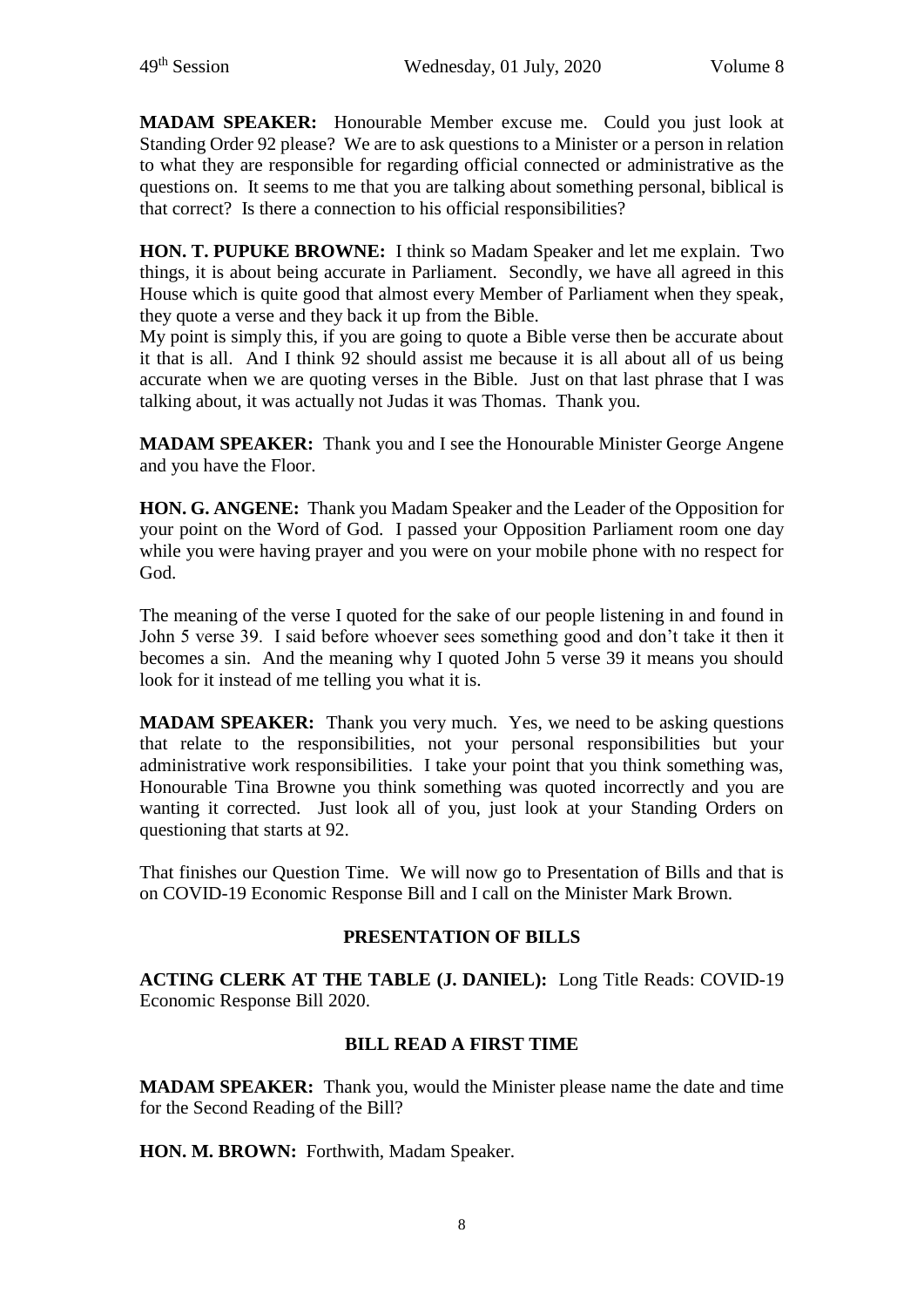**MADAM SPEAKER:** The COVID-19 Economic Response Bill 2020 has been called for a Second reading forthwith. I call the Minister to move for the Second Reading of the Bill.

**HON. M. BROWN:** Thank you Madam Speaker. I now move:

# **That the COVID-19 Economic Response Bill 2020 be read a Second time**

**MADAM SPEAKER:** Honourable Minister, before you continue, can I just do a job please? For the presentation of Paper 58, I call the Minister for that.

**HON. H. PUNA:** Madam Speaker, I stand on behalf of the Minister of the Environment who is in Aitutaki on an official commitment and I am pleased:

## **To present this Report on his behalf**

**MADAM SPEAKER:** Thank you very much, Honourable Prime Minister. We will now go to the Orders of the Day which is the Second Reading of the COVID-19 Economic Response Bill and I call the Minister Responsible to move for the Second Reading of the Bill.

**HON. M. BROWN:** Thank you, Madam Speaker. I again move:

#### **That the COVID-19 Economic Response Bill 2020 be read a Second time**

**MADAM SPEAKER:** You may continue, Honourable Minister.

**HON. M. BROWN:** Thank you, Madam Speaker. This Bill before the House today is one of the important pieces of Legislation needed to bring into effect the Economic Response Plan that our country has entered into.

Like the previous two Bills that we passed yesterday, this Bill is been put together in a very short timeframe to allow support to those in need. It's been the result of extensive discussions with various sectors of our economy including the Banks, including the Private Sector Task Force, including our donor Agencies and indeed all of our Government Agencies.

We recognise the need, Madam Speaker to deal with an unprecedented economic situation which has an immediate negative impact on our businesses and on employees as a direct consequence of the closure of our International border due to COVID-19. Government needed to take action very, very quickly, Madam Speaker and that is what we have done.

But that approach, Madam Speaker must also be tempered with a Legislative response that we see before us, a response that is temporary, it's proportionate and it's linked to the objective which it seeks to achieve and that is to help the interest of the Cook Islands community.

The main objective of this Bill, Madam Speaker is to assist otherwise profitable and viable businesses affected by the COVID-19 prices to avail themselves of the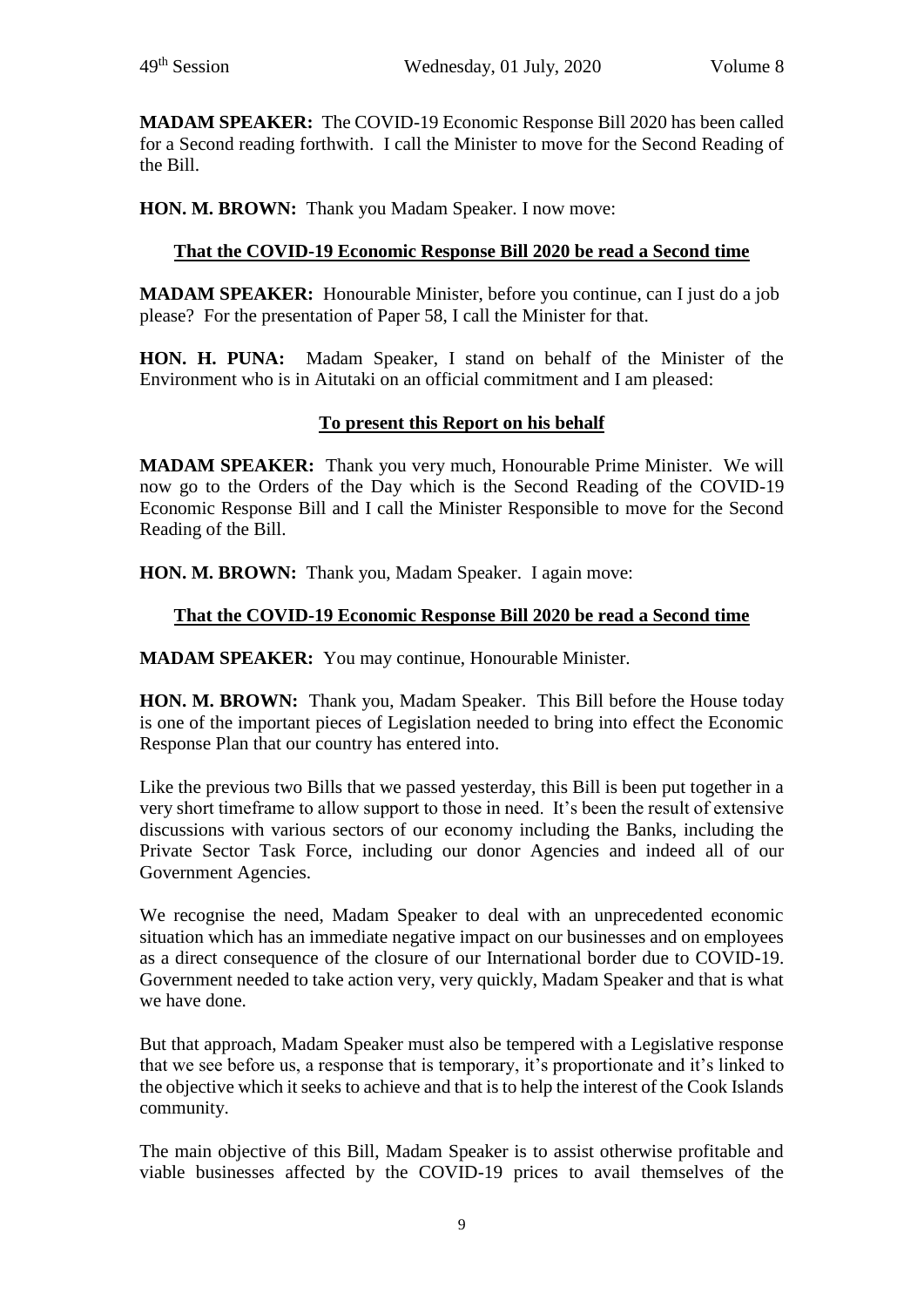government's credit initiatives, continue trading in a current business environment and thereby preserve their economic value and save the jobs of their workers.

In other words, Madam Speaker we have undertaken a rescue package to prevent businesses from going bankrupt and from people being sent home.

The first measure we have put in place in this Bill is for the protection of Company Directors. This is a measure that we have put into Legislation, it introduces a protection period for Directors of financially stressed companies and initially this period will be for a year from  $1<sup>st</sup>$  March this year until  $28<sup>th</sup>$  February 2021.

What this provision does, Madam Speaker is it suspends the Director's liabilities in respect of insolvent trading and provides Directors with a safe harbour from the duty contained in Sections 88 and 89 of the Companies Act. This will provide Directors of Companies in financial distress with the assurance that if they act responsibly and continue trading in good faith they will not be found to be in breach of these duties and because we are heading into uncertain times we have looked at a provision that allows this protection period to be extended for another year before the suspension of their duties and obligations as Directors can if required continue to the end of February 2022.

The second measure is to do with the business debt hibernation. This measure introduces a regime that allows eligible businesses to enter into a binding compromise and arrangement with their creditors in relation to their existing debt. This will allow businesses in financial distress a temporary break from creditors enforcement action.

After a three month initial protection period for businesses that need the eligibility criteria and file the required notice, a subsequent protection period of six months will be conditional on reaching a binding agreement with the businesses creditors.

This is a measure, Madam Speaker that is over and above the interest rate relief that is provided under the Economic Response Plan.

The third facility that this Act refers to, Madam Speaker is the Business Loan Facilities and Guarantees. This will allow the Financial Secretary, on behalf of the Crown to enter into loan guarantee or indemnity contracts to support businesses. This is established to provide the Financial Secretary with the ability to put into operation two key aspects of our Response Plan and these are the Business Continuity Credit Facility. These are low interest loans made available to those businesses who need money for working capital.

The second one is the Business Growth Loan Programme and these are geared towards those businesses wanting to expand or grow their businesses. Both of these programmes were appropriated in the Appropriation Act that we passed. This legislation enables us now to utilise those money that were appropriated. The Bill does specify, Madam Speaker that the two measures that are outlined that they require full disclosure of the loan terms and conditions prior to release. This Bill is crucial to the success of the 76 million dollars that we have put aside for the Economic Response Plan and to support our businesses access to the credit initiatives.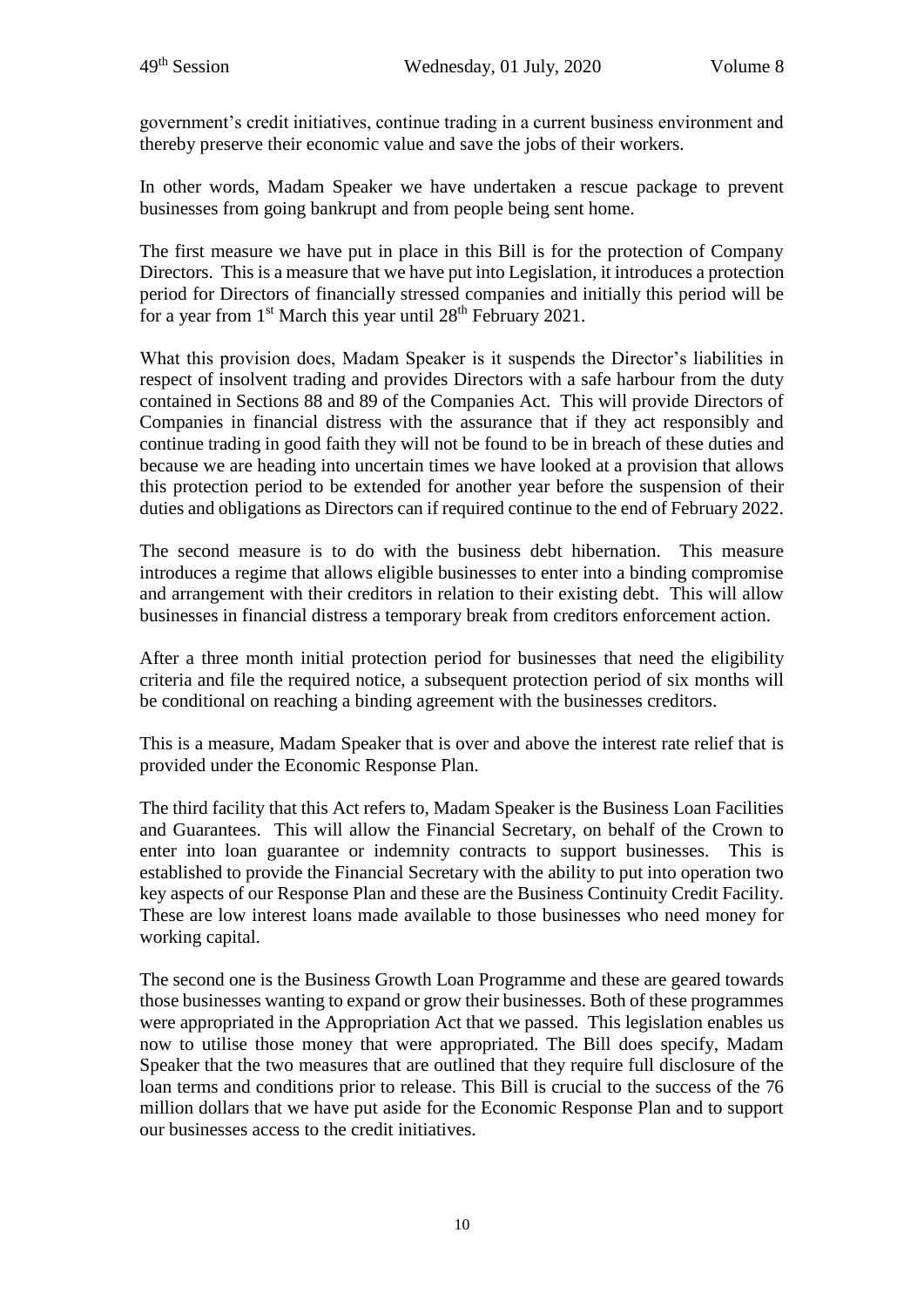It is this support plan Madam Speaker that will allow our businesses to continue trading in the current business environment which is very very depressed and thereby preserve the economic value of these businesses and help keep people employed. The most important thing we can do now as a country Madam Speaker, is to ensure that money is going out to our businesses and to our communities. We cannot afford to let our companies fail because the consequences of that are far far greater and far more costly than what we are spending right now.

At the end of the day Madam Speaker, the preservation of all of the investment that's been put into our country of hundreds of millions of dollars is important. When we say hundreds of millions of dollars these are big companies and hotels, retailers, transport companies, rental companies all the way down to small companies, holiday homes, market vendors and your growers and fishermen who had invested in their machinery and fishing boats. Every single one of these businesses and every single one of these investments, Madam Speaker is at risk of lost and failure if we do not take these actions. Therefore, I urge all Members of the House to be of good courage. These are tough times that we have before all of us we only have to look on the TV around the rest of the world how bad the situation is in other countries.

So, I urged the Members of the House to support the provisions in this Bill and I lay this before the House. Thank you Madam Speaker.

**MADAM SPEAKER:** Thank you. I call a Seconder for the Motion.

# **Seconded by the Honourable Tingika Elikana**

I propose the Question:

# **That the Bill be now read a Second time?**

The Floor is now open for debate. I see the Honourable Wesley Kareroa.

**MR W. KAREROA:** Kia Orana Madam Speaker and to all of us in the House. Firstly, may I be allowed to give my regards, not for my people because they cannot hear me? I would like to send my condolences to those covered by the dark cloud, I feel sorry for them especially at times when Parliament sits somebody passes away. So I would like to say some words to comfort those families who has lost love ones during the last previous weeks.

Now coming back to the Bill before the House, I know I am incompetent to methodically read through the provisions of the Bill because I am just only a fisherman. But let me use my knowledge and understanding in being a fisherman to apply to this Bill especially concerning the small to big businesses.

I know sometimes when you go fishing, sharks will attack your fish and I liken the shark to be tax collectors. When we look at this Bill it appears that Government is returning some support to business as well in the private sector too. So if you see you are facing some difficulties with your business there is a provision that we can see that Government can help us. And when I look at this Bill it does not show what the percentage of the interest is if you borrow some money to keep you afloat with your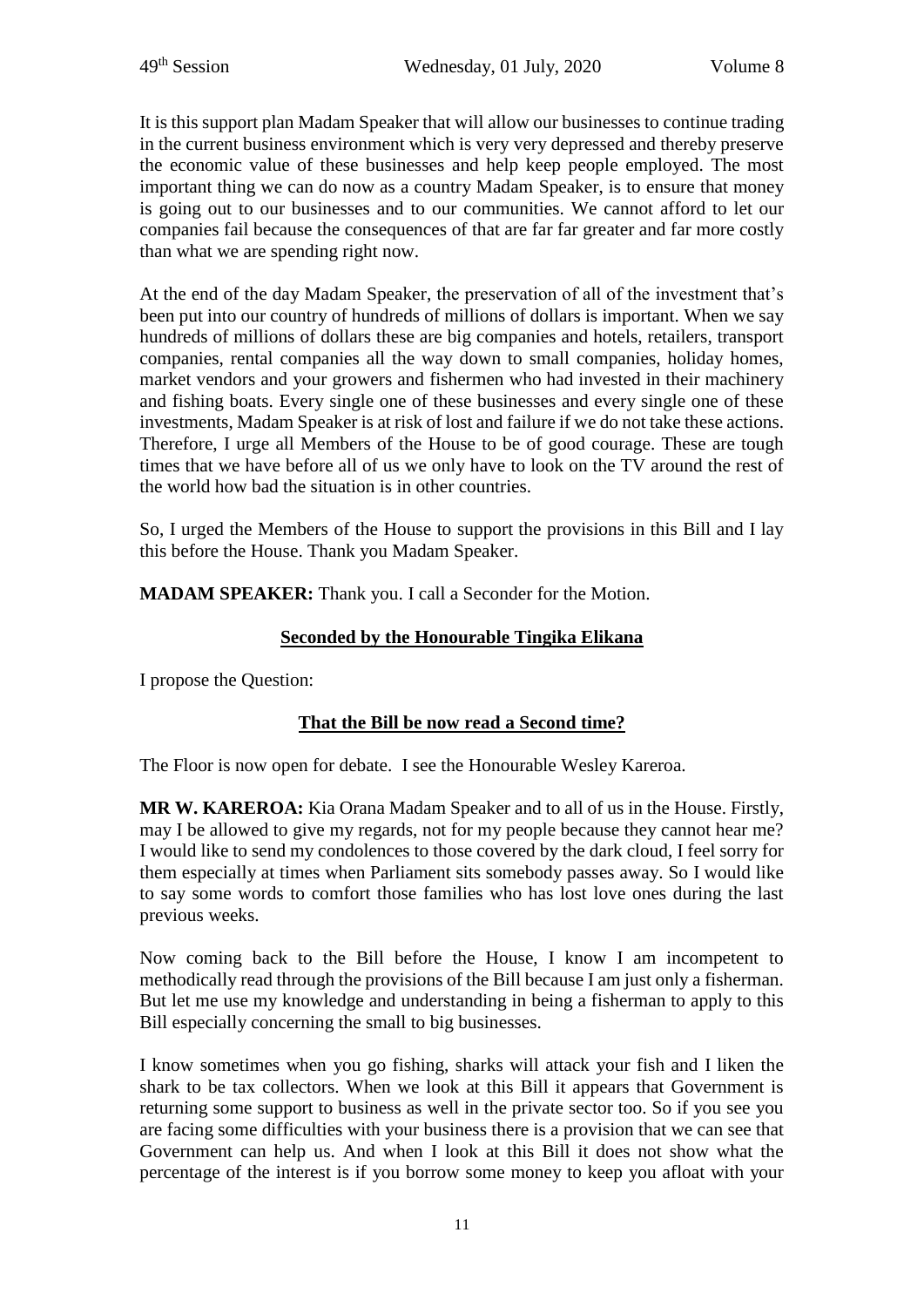business during this time. For the repayment of the loans it hasn't been stated so you and the bank can discuss how. I stand to be corrected if what I am saying or understanding is wrong.

I know even the local airline I am working for is going through the same difficulties and we are being supported by Government. Two of my employees are being paid by Government under this support scheme. I helped to get them paid by Government and as for me I am not being paid.

In relation to Clause 9 stating of the Purpose of Business Hibernation, I understand and liken it to coconut crabs that hibernates for three months, they will rest for six months and during that time there shell will soften and change and three months after that they are fat. I think it relates to this business debt hibernation and I think they are good things. So I give my support to this Bill and because of the shortness of time I do not have enough information that I can share. Sometimes my team calls me a reserve speaker as I have to trigger them to share their views. That is all I have Madam Speaker. Thank you.

**MADAM SPEAKER:** Thank you very Honourable Member. We will take a break and come back at 3.00.p.m.

# **Parliament adjourned at 2.28 p.m.**

## **Sitting resumed at 3.00 p.m.**

**MADAM SPEAKER:** Honourable Members please be seated. Parliament is resumed.

The Floor is open and I see the Honourable Terepai Maoate. We are on the interrupted debate on the Second Reading of the COVID-19 Economic Response Bill 2020 and you have the Floor.

**MR T. MAOATE:** Thank you Madam Speaker and greetings to all of us this afternoon. To this Honourable House and to our people listening on the radio – greetings to you all.

I will not be talking for long as I want to concentrate on this Bill. As explained by the Honourable Minister of Finance, we can understand all the points he has spoken on but there are just a few minor things that I want to ask for him to explain. I believe this Bill is drafted and constructed to benefit our people. As we all know that when we entered through this period of the COVID-19 the Government has given its assistance to our people which was the Economic Response Phase I.

I believe there are some of our people that are yet to receive their entitlement but the Ministry of MFEM those people can claim for their entitlement support. And in the Appropriation Bill that we have just passed is the Economic Response Phase II allocation of \$64 million, this is for supporting our people during this bad time.

The Minister has given the explanation of the 4 steps of the Economic Response and this include small businesses that are in dire strait and the hibernation debt. I think I dwell on the matter of loans.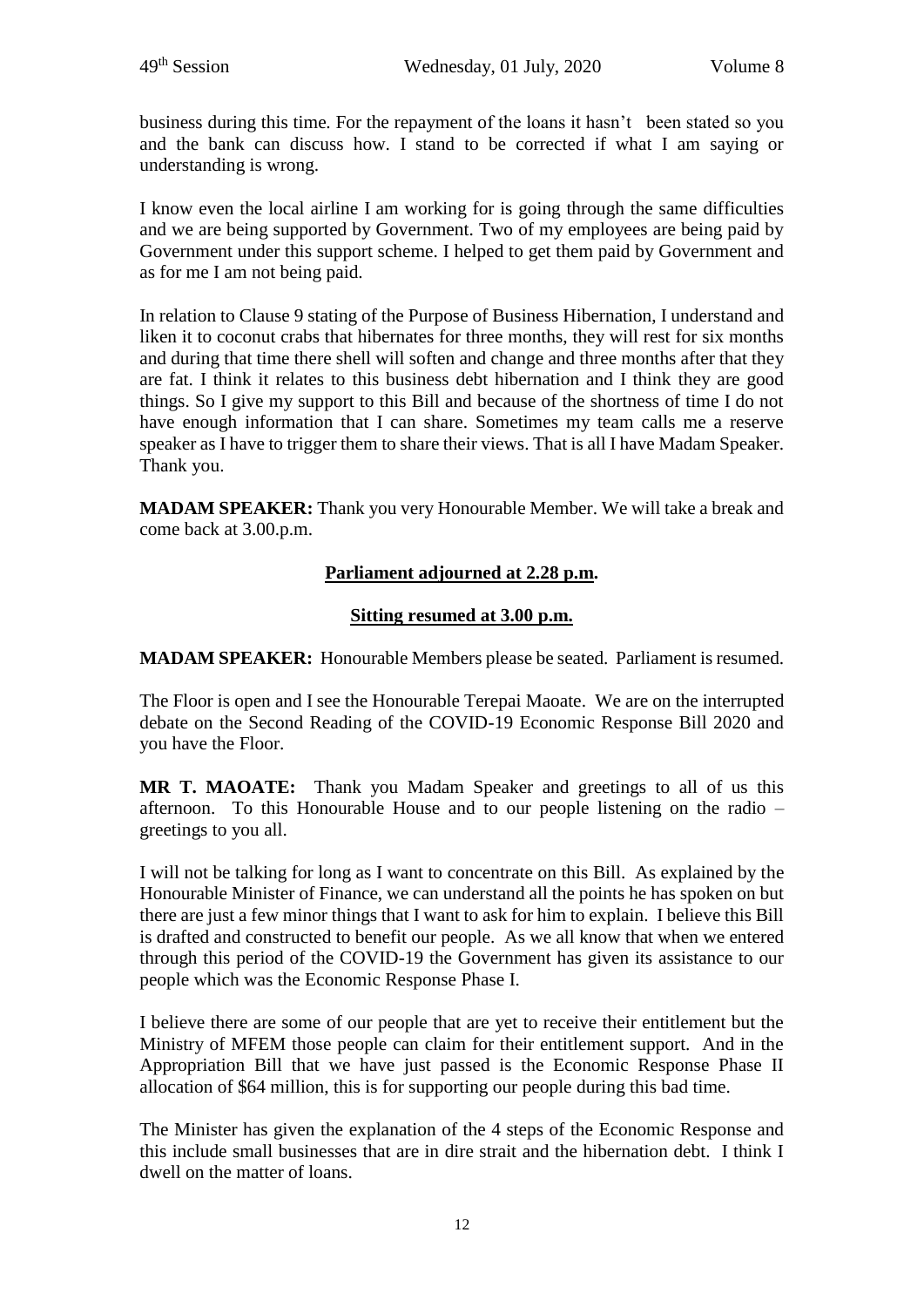I support this Bill but in regards to the loans I want to warn our people to be careful. If you have a debt you need to consider this properly and get some people to advise you that knows a lot about finance. This is not a grant you are required to pay this money back in the near future. And we don't know the whole situation with this disease. I have read in the newspaper that the Prime Minister and Deputy Prime Minister of New Zealand they are not supportive of opening their border for people to come to the Cook Islands.

But we know that all of us in this House we would want for New Zealand to open the borders because we will benefit this taking place. So I ask the Deputy Prime Minister to talk to your counterpart in New Zealand for this to take place.

I would like to ask the Minister of Finance to tell us whether those who will be borrowing or loaning money whether they will be given a rest period of not paying for the loan maybe for 6 months or one year. But for those of us whose businesses is still going strong and I know some will be able to bear this burden. And to use this funding to support them in building or maintaining their business for example hotel accommodations.

So I would like to ask these hoteliers to go into this so that their business will be supported. In Aitutaki there are some businesses who through this system can be supported but there are some of them that will struggle. So to the people of Aitutaki your three Members of Parliament when we return home are available to come and talk to us about this matter. Thank you Madam Speaker.

**MADAM SPEAKER:** Thank you Honourable Member and I see the Honourable Selina Napa and you have the Floor.

**MRS S. NAPA:** Kia Orana to us all Honourable Members in the Name of our Lord. Just a few point that I want to raise before the House. I can see that this is a good Bill to support businesses in our country during this tough times. I was not planning to stand for this Bill because I received some messages from some business people in my constituency.

So it is only appropriate for me to stand to raise their frustration because there are businesses who are paying taxes and superannuation contributions every year. They are not able to pay the 30 percent required amount and they have submitted their application for assistance. Today they are still waiting for the response to their application especially those that was submitted in March, April and May.

They have discovered those in small businesses like planting, fishing and selling foods and goods at the local market they were paid with some funds to support their small business. But those with small village shops they are still waiting. There are some recently receiving funding support in the villages and I would like to ask for an explanation as to why this has happened.

They are asking how come that some people have been given in the first phase and also they will qualify for assistance in the second phase. I am therefore standing before the House and asking the question on behalf of these people whether they will still be paid.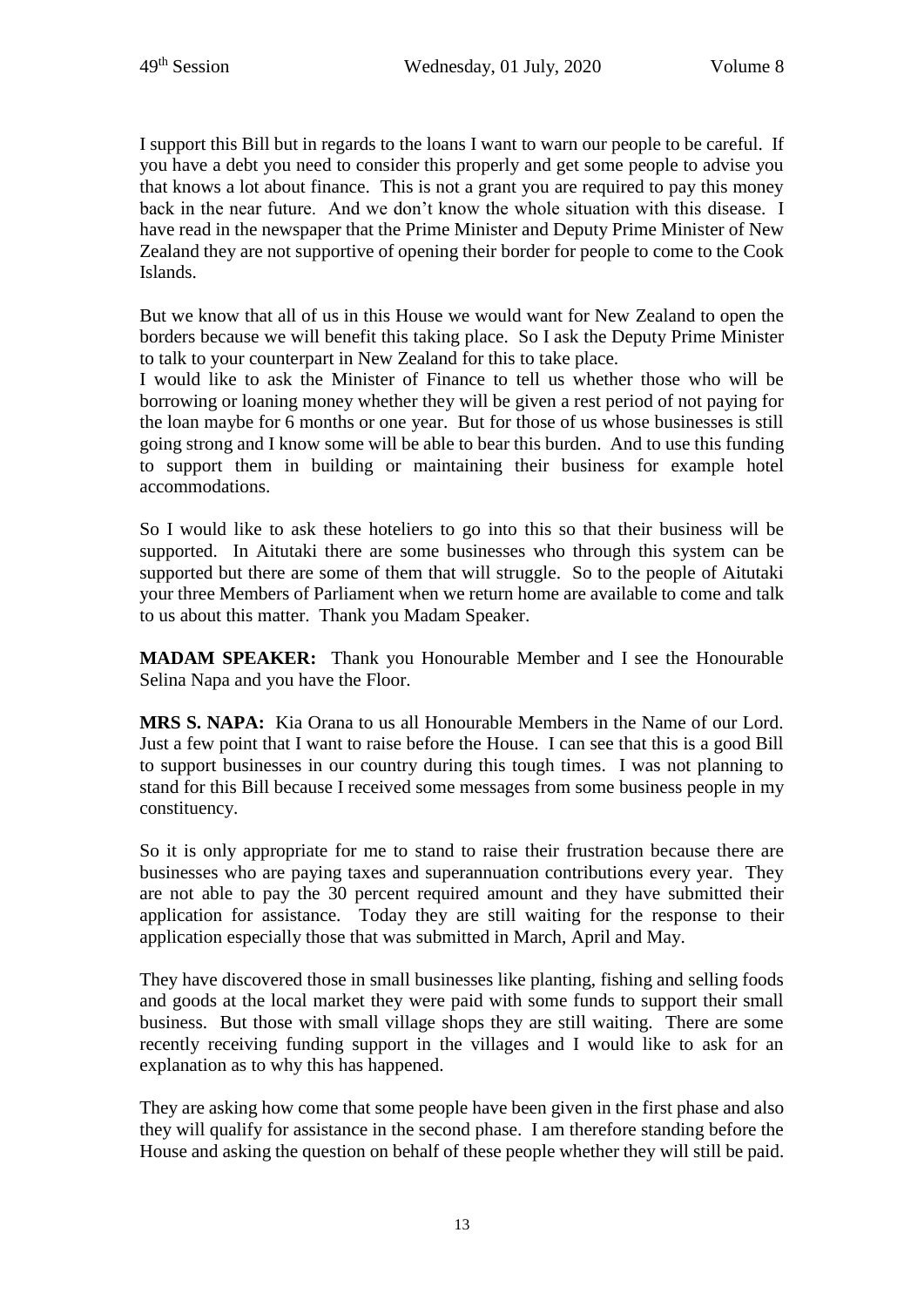I return to the Bill on the second part because I am aware that some owners are not sleeping well worrying as to how they will pay their employees and to continue their work so their business will keep afloat. When I look at this Bill there is an allocation given to support these businesses because they are trying hard to keep their business operating and also to survive by diversifying. So they can receive some income into their business to pay for their employees.

So, to all of our people listening in to our Parliament sitting. As to what we have heard explained to the House if you need any support for the Phase II Economic Response who need to register your business through the Ministry of Justice for you to receive an entitlement for a support from the Government. If my explanation is not true or correct maybe someone else in this House can help to explain to the people.

My understanding even if you have already registered your business at the Ministry of Justice you need to register it again. This is all that I can contribute to this Bill and to ask our people if you have any problem please go and visit you Member of Parliament. Maybe see the Ministry of Finance and discuss with them as to what support are available and how you can go about this to be eligible to receive it. So that your business will remain operational to serve our people.

With all my colleagues you have spoken earlier I stand to give my support to this Bill.

**MADAM SPEAKER:** Thank you and I see the Honourable Minister George Angene and you have the Floor.

**HON. G. ANGENE:** Thank you Madam Speaker and greetings to all of us in this Honourable House and all our people listening on the radio and watching on livestream on the intention and spirit of this Bill.

May I convey my greetings to my constituency and those who are listening? Kia Orana to my people of Tupapa-Nui of peace. You, my people of more than 500 that I am carrying today and for those who did not support me, I will include you in my greetings. Also from me the Member of Parliament for Tupapa/Maraerenga like what the Bible says, God is allowing his rain to fall on the good and the bad and so also with the Member of Tupapa, he supports those who support him and those who do not support him. I believe that you have supported me so that I can bring all your thoughts and what you want to be into this House. So thank you my people for allowing me to stand for you, to speak for you, to run for you, to write and do whatever you need me to do.

Madam Speaker, with regards to this Bill before the House, Tupapa/Maraerenga starts from the CICC Church in Avarua and finishes at Karekare. There are more than twelve businesses in this Constituency and I believe in this Bill that is before this House this will suit these businesses and I do believe that they will support me of what I am going to say to give my support to this Bill.

I cannot go against this Bill, my people are listening because I don't see anything that goes against me so I believe that this Bill will be debated well and the benefit will come back to our people.

Our Prime Minister and the Deputy Prime Minister and all of those who have worked together since 2010 because there are certain things that is brought before this House if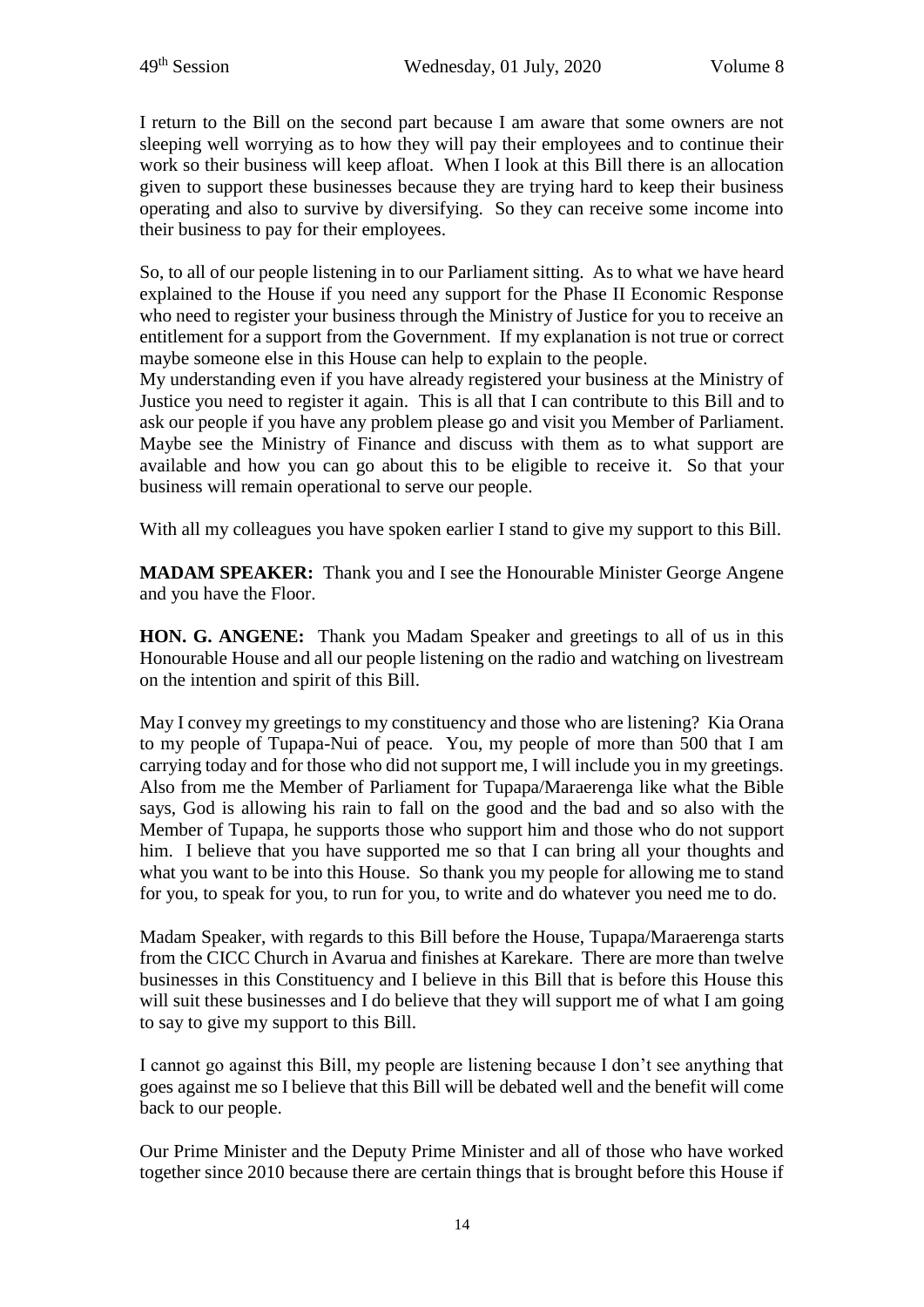I am not happy with it I won't give my support and I want the House to know that my people put me here to speak for them. But in most cases I have always been supporting the Government.

Madam Speaker, Members of this House elected to this House by the people we know how a business is run. We will support this because it will benefit us. I am not a business man but I can read all the print in this Bill.

Madam Speaker and our people listening in, and those who watched the TV one night, someone mentioned that the people who should be representatives in this House are the ones who can speak English and who can write. I want to assure you that that is wrong because I believe that person is directing that statement to me.

You may have qualifications but to cut a tree down you can't. Madam Speaker, for me today, I went through a lot of things and a lot of learning and I ran on this field at *punu kiore* but I want to assure all of us where I have come from you cannot get there but where you are heading I will get there. If you are a lawyer, I have been working under a lawyer for over 24 years. I have also worked at the Police Department for 24 years and the last place I worked at is in our prison for 32 years and I received some qualification in that Department BAM – Bachelor of Action Man. That is where I discovered all the clauses in this Bill and the definitions of the words in this Bill.

Maybe I can translate it into English, it's not maybe, and I will translate. The title says Parliament of the Cook Island Order Paper and I think the remainder of the terms used in this you will not understand but I will understand when I read it in my English language. My forefathers comes from Scotland but I followed by grandfather's language Angene from the island of Atiu. I remained with my traditional language the Cook Island language. That is the reason why the Honourable Prime Minister appointed me as the Minister for Culture because I speak the Cook Islands language. Maybe it is possible in the near future that everything that is written in the foreign language to be translated into Maori not because I don't understand English but because of my status as a Minister of Culture and also Minister for the House of Ariki and also Minister for BTIB.

For the remainder of the day, let us be living in peace and surrounded by the love of God. Oh teach us to read our days and that we know how to follow your instructions, Amen.

**MADAM SPEAKER:** Thank you Honourable Minister, and I see the Honourable Tina Browne you have the Floor.

**HON. T. PUPUKE BROWNE:** Thank you Madam Speaker. The Minister Responsible for this Bill is correct in saying that this is part or should be part of the other COVID-19 related Bills that we looked at earlier in the week and last week.

This Bill as I understand, it is simply legislating the actions or the measures that have been put in place to assist us during the COVID-19 period. Today is a new day. Yesterday's little disagreement is gone by us and we should leave that behind and we should move forward. We all made a commitment that we are all in this together and in line with that saying we have no objection to this Bill. It is designed to accommodate particularly those businesses that have suffered enormously as a result of COVID-19.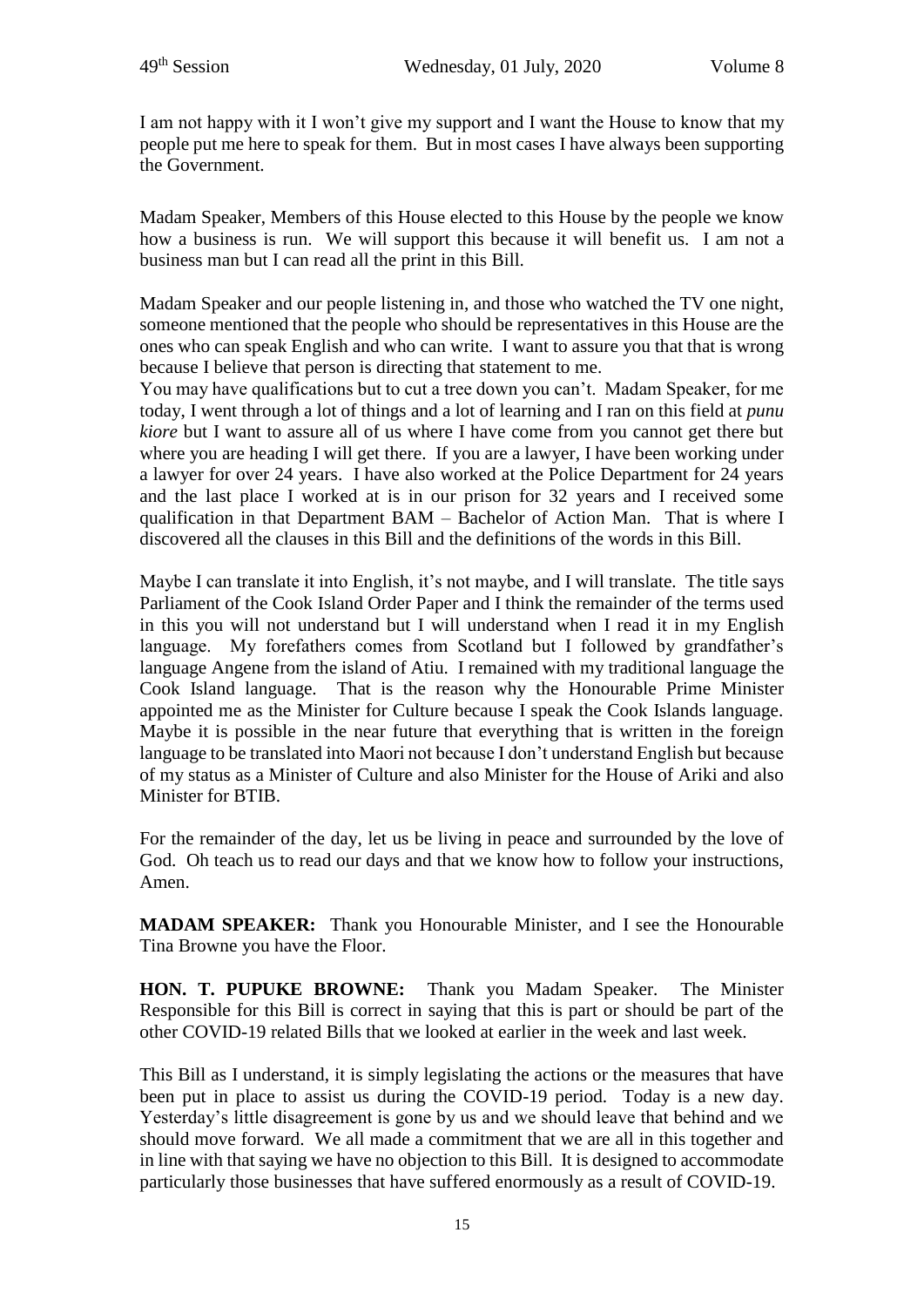For example, when I look at the definition of a stressed company it saddens me because it does in reality demonstrate the hardship that some of the businesses particularly tourism related business are experiencing.

One of the definitions provided in Section 8 is that if as at  $29<sup>th</sup>$  February 2020 you were trading as a solvent company and then during the protection period you are trading as an insolvent company. What it means and the protection period is defined as from 1st March 2020 to 28<sup>th</sup> February 2021, one year and of course the hope is and the wish is that things would be back to maybe half normal.

If however, it doesn't the Minister has the discretion to extend that protection period for another two terms of six months. And so we hope that the worse scenario is two years and we would not hope for that we would hope one year and one of the reasons that I think this is a very beneficial Bill for our people of the Cook Islands because what we are actually doing here is helping those industries or those businesses that have been giving us or providing or assisting us with our revenue in addition to us hopefully having the borders open.

In other words this is not the answer to all our problems, this is part of the answer to our problems. I am pleased with the sections with regard to the hibernation of the debts because we all know as business people that if you don't have any money you are going to have some problems with paying your creditors and creditors will be suing you in Court which will incur further cost because you won't be able to afford a lawyer. So hibernating the debt for a period of time is beneficial to what we are hoping to achieve and in that hibernation I see there are provisions in there for making certain arrangements with creditors. And of course because of our theme our Logo We are all in this together, we hope that creditors are also going to be accommodating.

I know now that there are many Landlords who have been very accommodating as far as tenants are concerned, tenants most of them who are foreigners and some Landlords have allowed them to continue to occupy their premises with no rental paid and that's part of the measures that we should be encouraging.

Part 4 of the Bill talks about the business loans and the guarantees that Crown will provide. I am sure that the business sector especially will be very pleased with this Part. It is designed to provide perhaps a lesser interest rate to businesses.

These are definitely hard times for about 70 percent of those that live in our country and we in the Opposition wish to support Legislation that ensures that the measures that we are putting in place drip down to the large businesses and also the sole traders. And so on behalf of our side of the House, we support this Bill. Kia Orana e Kia Manuia.

**MADAM SPEAKER:** Thank you very much, Honourable Member. I see the Minister Responsible for the Bill the Honourable Mark Brown.

**HON. M. BROWN:** Thank you, Madam Speaker and thank you to the Honourable Members for their support for this Bill which will go towards helping our people. There were some queries raised by some of the Members and I would like to take some time to respond.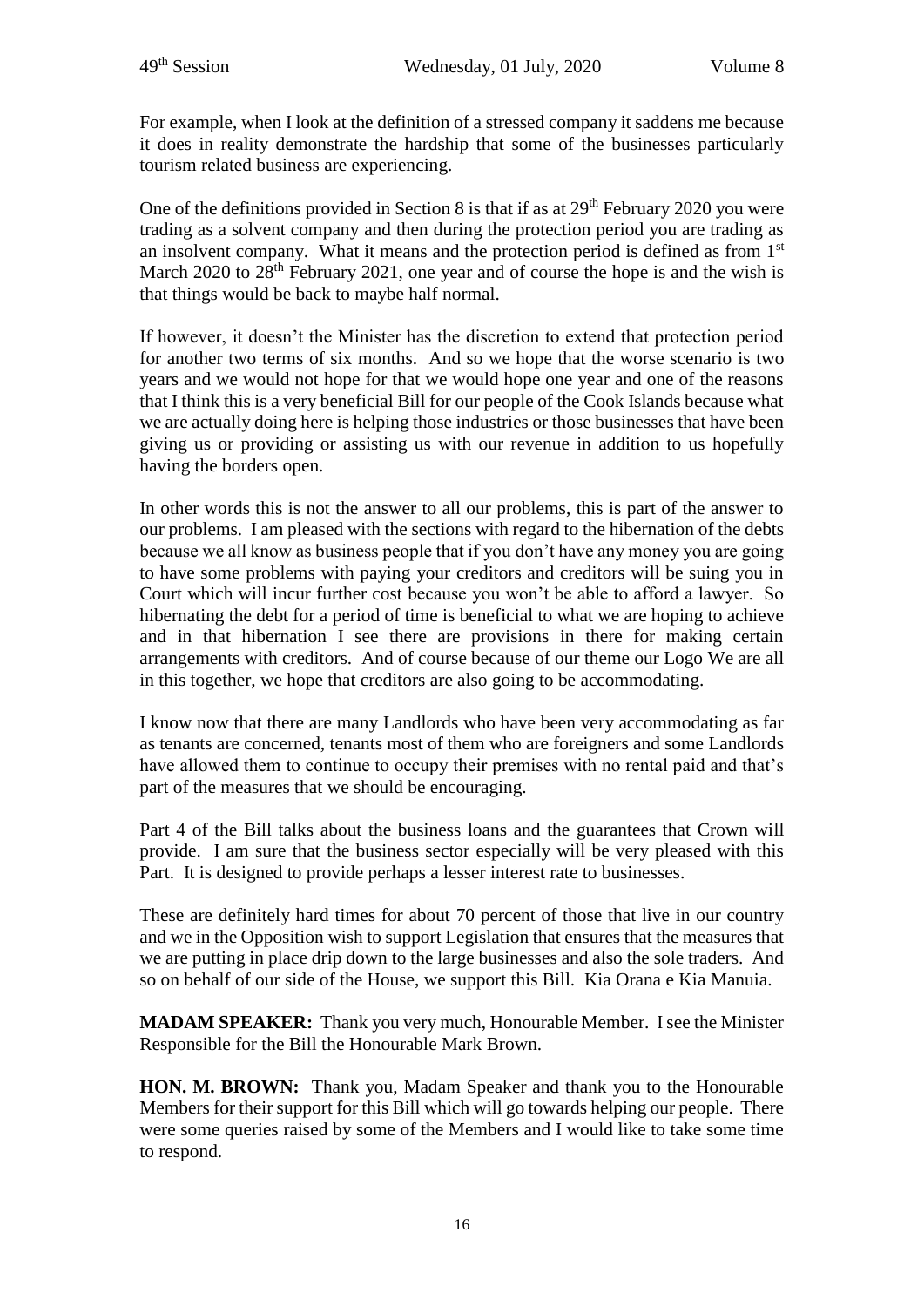The Member from Amuri/Ureia was inquiring about the type of rates that would be available to the business continuity credit facility. This is a loan facility to provide working capital to businesses who are struggling. This is a four-year loan with a grace period of two years. I should say there is a compulsory repayment after 24 months and if the loan is repaid in that first year then the rate is one percent but if it is taken to the four-year period it is three percent.

There was also queries about some of the applicants that have yet to receive approvals for their current applications and of course there are criteria to be eligible for the business grant facility that was started in March this year for example sole traders and so forth and one of them is firstly of course to register with the Superannuation and with the RMB and of course there is a need to demonstrate a loss of income a drop of 15 percent in your business to be able to qualify.

So out of the 1,007 entities that have applied for business support, Madam Speaker 858 grants have been paid out and there is only a limited number that have yet to be approved and many of them only applied in the last month in June and these number about 30. So the majority of those who have applied for support and qualified for that support, Madam Speaker have received the government support.

But this Bill here today is one of the components of the Economic Recovery Plan an important component to allow this money that we have allocated in the Appropriation to go out to businesses and individuals and it is a short term measure that we are putting in place in anticipation that our economy will start to recover within the year, if not within the two years.

But as we have said it will take a different, it will look a lot different from what it used to be.

If we look at the travel restrictions and the COVID infections in a lot of our markets that our tourist came from they are still struggling in a very bad way. The USA and Europe in particular I do not see any travel coming from those countries for at least two years.

The Australian Prime Minister has indicated that he doesn't see Australian travellers commencing at least until the beginning of next year. So from a tourism perspective our real opportunity exists only with our close partner, our family Aotearoa, New Zealand.

I am very happy to report to the House, Madam Speaker my discussions this morning with the Deputy Prime Minister Winston Peters focussed around the border restrictions and relaxing the travel between our two countries. Prime Minister Arden described New Zealand as a safe haven in this COVID infested world. We also are a safe haven, Madam Speaker.

So it makes sense in my discussions with Deputy Prime Minister Winston Peters he echoed the sentiments that a bit of common sense should be applied when looking at the situation between New Zealand and the Cook Islands in terms of our travel restrictions.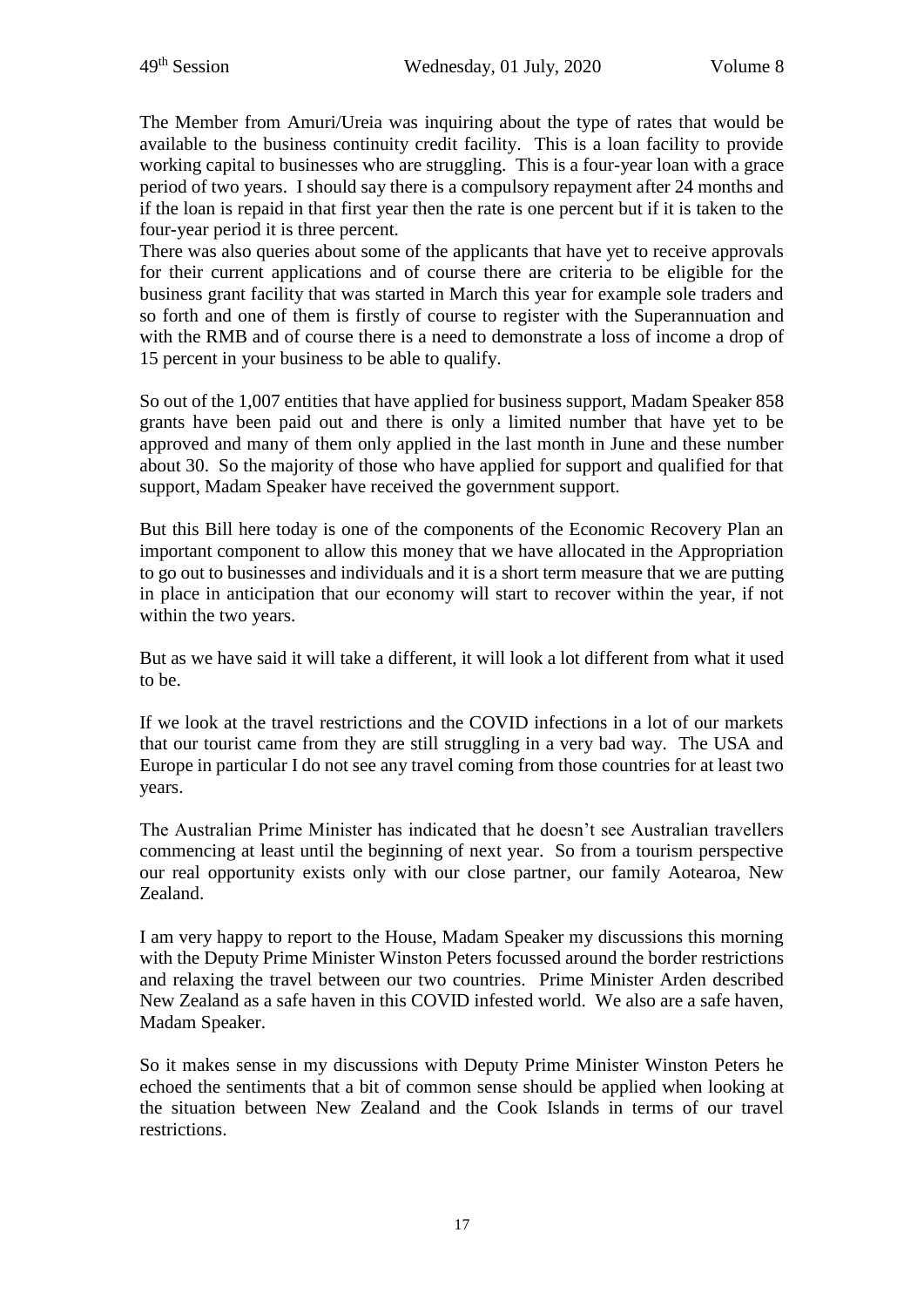New Zealand is at level 1 and they have no community transmission. We have no cases at all of COVID-19. We are now entering into our third week of arrivals from New Zealand without the need to go into fourteen- day quarantine. We are confident in the New Zealand Health Authorities assurances and confident in our own Health Authority's assurances in our lifting the restrictions and thereby not having any need for 14 days quarantine here.

Therefore, it makes no sense why New Zealand should still impose a 14-day quarantine period on people travelling from the Cook Islands to New Zealand. Currently the only people coming into our country come from New Zealand through Auckland and the only people going out of our country go out through Auckland.

I am very pleased that Deputy Prime Minister Peters has seen the logic behind our request and has asked his officials to speedily look at a way when we can start the process of lifting the restrictions to New Zealand. I am not talking about just tourist here. The first matter of priority that I raised with him was the issue of medical referrals. Urgent medical referrals had been allowed to go back to New Zealand directly to the hospital without any quarantine requirements.

However, we are now getting a backlog of medical referrals requiring elective surgeries that need to go to New Zealand to hospitals and clinics for appointments and for medical procedures. I am talking about people who need a hip replacements and people who need eye surgeries and people who need cancer treatments and so on.

In most cases, these people are accompanied by family members not by medical staff. So, the unnecessary requirement for their accompanying family members to spend 14 days in quarantine just put in added burden on these people.

The second case is the growing backlog within our courts and the need for judges to be here to adjudicate over in particular jury cases. The current requirement would mean that judges themselves would need to undergo a 14-days quarantine period in New Zealand or return which in our view is totally unnecessary.

The third area where it is now starting to cause concern for us is the area of contractor's, specialised skilled people and business people. Again the burden of having to spend 14-days in quarantine on return back to New Zealand from a COVID-19 free country is making these travel arrangements very, very difficult for business for contractors and is affecting the future performance of our projects.

We haven't even started on the tourist traveller who is looking to get away from the New Zealand winter wanting to use their airline credit and their accommodation credit here in the Cook Islands before it expires.

The Government has been working diligently behind the scenes Madam Speaker to find ways and look at ways to ensure we minimise the risk of transmission particularly when you come into Auckland airport. And one of these that we have suggested and looks very promising for us is to have a dedicated arrival gate at Auckland airport just for Cook Islands arriving passengers so that we do not mingle or there is no interaction with passengers arriving from other countries.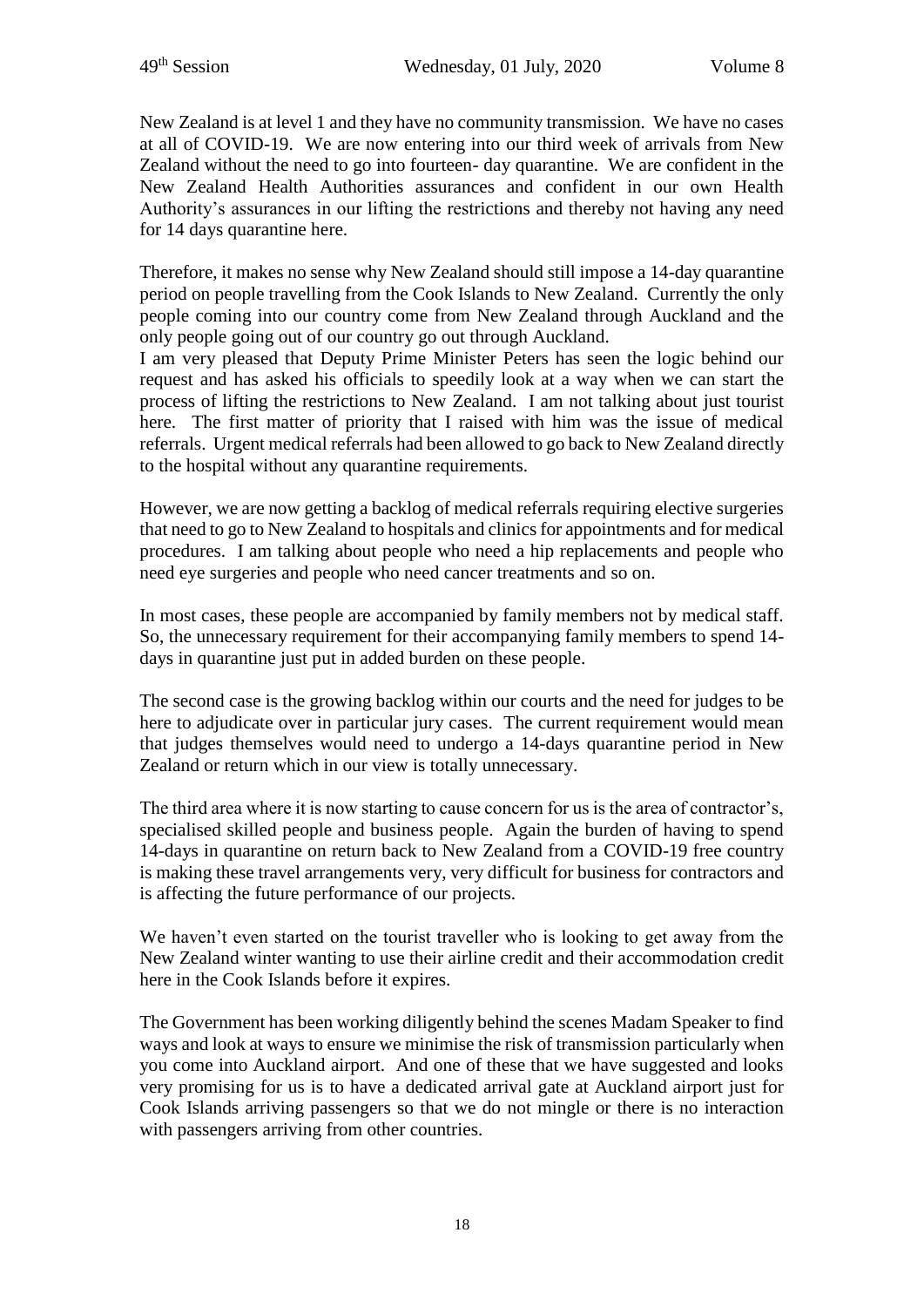These are just some of the things Madam Speaker that we are in discussions with to put in place to provide an assurance to the New Zealand Government that travellers from the Cook Islands are not at risk to New Zealanders. And I am very pleased Madam Speaker that Deputy Prime Minister Peters shared my sentiments in our discussion today and we look forward to ongoing discussions with officials to find a way to allow firstly those essential personnel that we want exemptions lifted for but then eventually on a progressive process we start to open and allow those returning back to New Zealand who are here for holidays to go back without having to undergo quarantine.

I must stress these are only small steps that we are looking to take Madam Speaker and only with New Zealand initially. I hope to be able to report back to this House or to our public in general the progress that we have made as a result of these discussions. In the meantime, I look forward to the progress of this Bill through the Committee Stage of Parliament. Thank you Madam Speaker.

**MADAM SPEAKER:** Thank you Honourable Minister. I will put the Question on the Motion:

# **That the Bill be now read a Second time?**

## **Motion agreed to**

**ACTING CLERK AT THE TABLE:** Long Title Reads: An Act providing for temporary measures to ameliorate the effects of the outbreak of Covid-19 on the business community of the Cook Islands including provision for Government business loan facilities guarantees and indemnities.

## **BILL READ A SECOND TIME**

**MADAM SPEAKER:** Thank you and Parliament is resolved into the Committee of the Whole to go through the Bill.

# **COMMITTEE OF THE WHOLE HOUSE**

**MADAM CHAIRMAN:** I will go through two clauses and I seek leave to be able to take the Parts of the Bill to the end. I have leave.

Clause 1: Title.

Clause 2: Commencement.

I put the Question:

## **That Clause 1 and Clause 2 stands part of the Bill?**

## **Motion agreed to**

Part 1: Preliminary Matters.

I put the Question: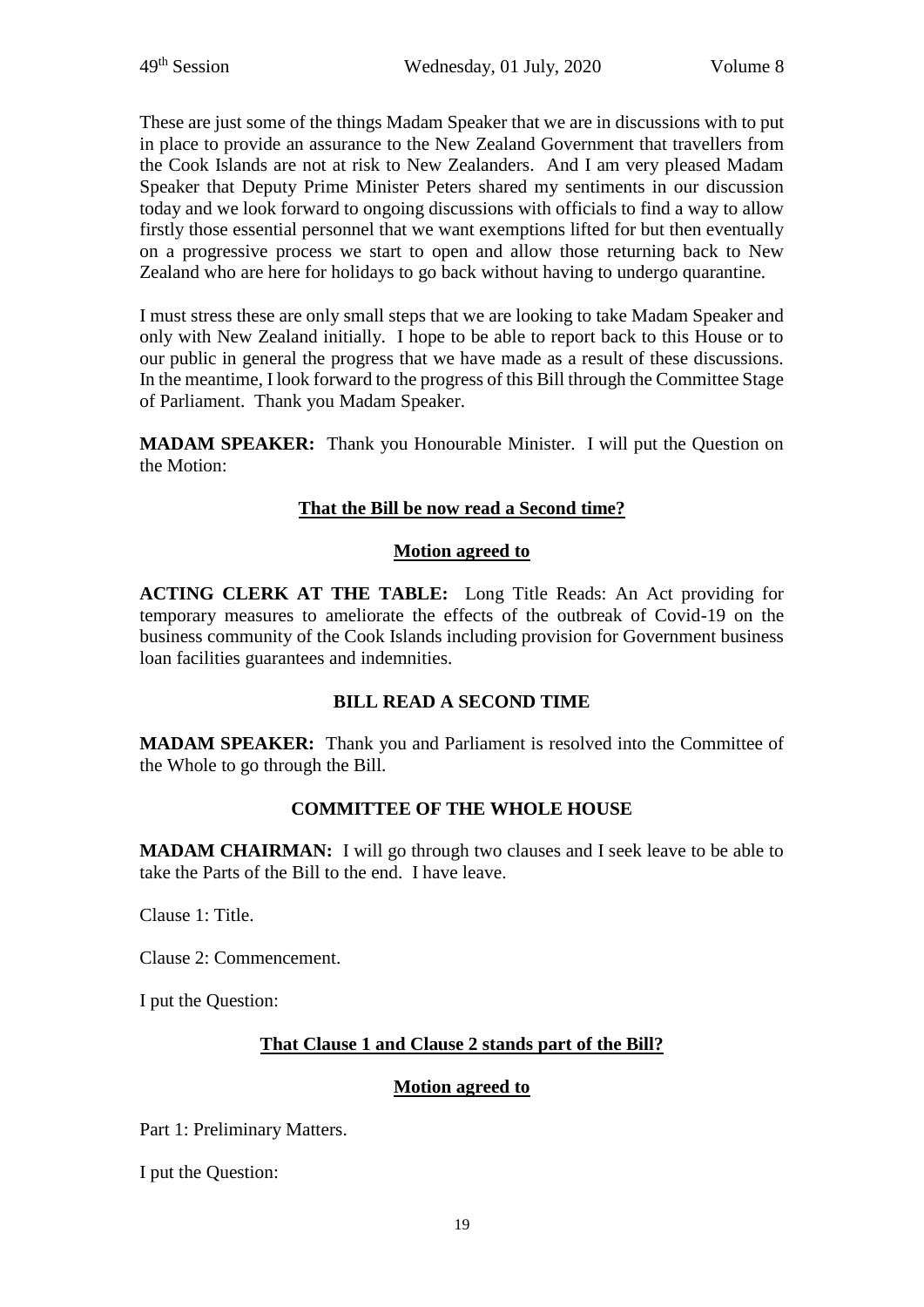# **That Part 1 stands part of the Bill?**

#### **Motion agreed to**

Part 2: Directors of Stress Companies.

I put the Question:

## **That Part 2 stands part of the Bill?**

# **Motion agreed to**

Part 3: Business debt hibernation.

I put the Question:

## **That Part 3 stands part of the Bill?**

#### **Motion agreed to**

Part 4: Business loan facilities and guarantees.

I put the Question:

#### **That Part 4 stands part of the Bill?**

## **Motion agreed to**

Part 5: Miscellaneous.

I put the Question:

## **That Part 5 stands part of the Bill?**

## **Motion agreed to**

Long Title: An Act providing for temporary measures to ameliorate the effects of the outbreak of Covid-19 on the business community of the Cook Islands including provision for Government business loan facilities guarantees and indemnities.

I put the Question:

## **That the Long Title stands part of the Bill?**

## **Motion agreed to**

I put the Question:

## **That the Bill be reported to Parliament without amendment**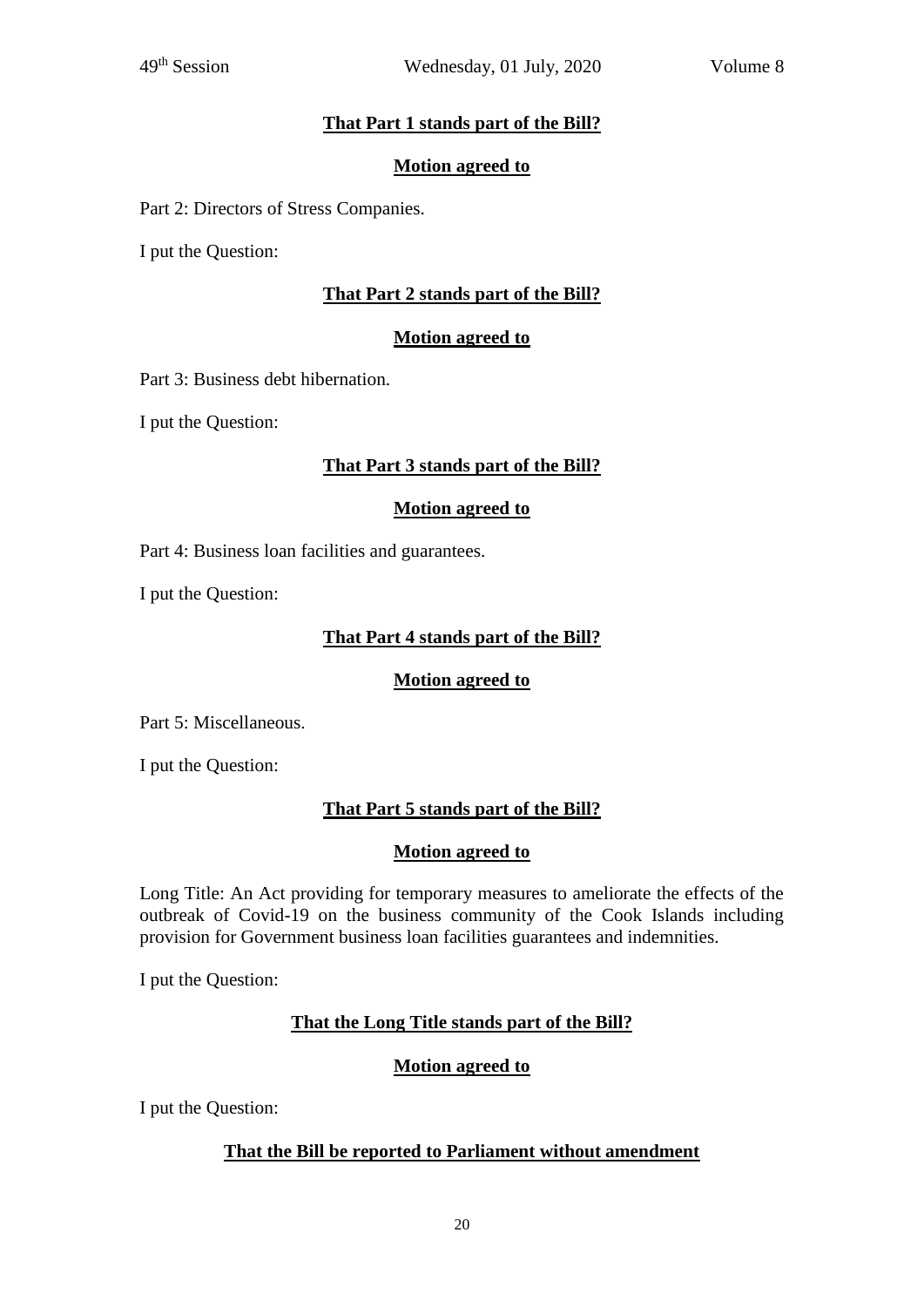Parliament is resumed. I call the Minister to report to Parliament.

**HON. M. BROWN:** Thank you Madam Speaker. I am happy to report:

## **That the COVID-19 Economic Response Bill has progressed through the Committee Stage with no amendments**

**MADAM SPEAKER:** I put the Question:

# **That the Report be agreed to?**

# **Motion agreed to**

I call on the Minister for the Motion on the Third Reading of the Bill.

**HON. M. BROWN:** Madam Speaker, I move:

# **That the COVID-19 Economic Response Bill be read a Third time?**

**MADAM SPEAKER:** I call a Seconder for the Bill.

# **Seconded by the Honourable Tingika Elikana**

I put the Question:

# **That the Bill be read a Third time?**

## **Motion agreed to**

**ACTING CLERK AT THE TABLE:** Long Title Reads: An Act providing for temporary measures to ameliorate the effects of the outbreak of COVID-19 on the Business Community of the Cook Islands including provision for Government Business Loan Facilities, Guarantees and Indemnities.

## **BILL READ A THIRD TIME**

**MADAM SPEAKER:** Honourable Members, that completes the First, Second and Third Reading of the COVID-19 Economic Response Bill 2020. I thank everybody for the good work done today and I will now call on the Leader of the House to move a Motion.

**MR T. ELIKANA:** Thank you, Madam Speaker. Madam Speaker, I rise to move a Motion:

# **That this Honourable House adjourn until 1.00 p.m. on Wednesday, 8 th July 2020?**

**MADAM SPEAKER:** Thank you, can I have a Seconder for the Motion please.

## **Seconded by the Honourable Patrick Arioka**